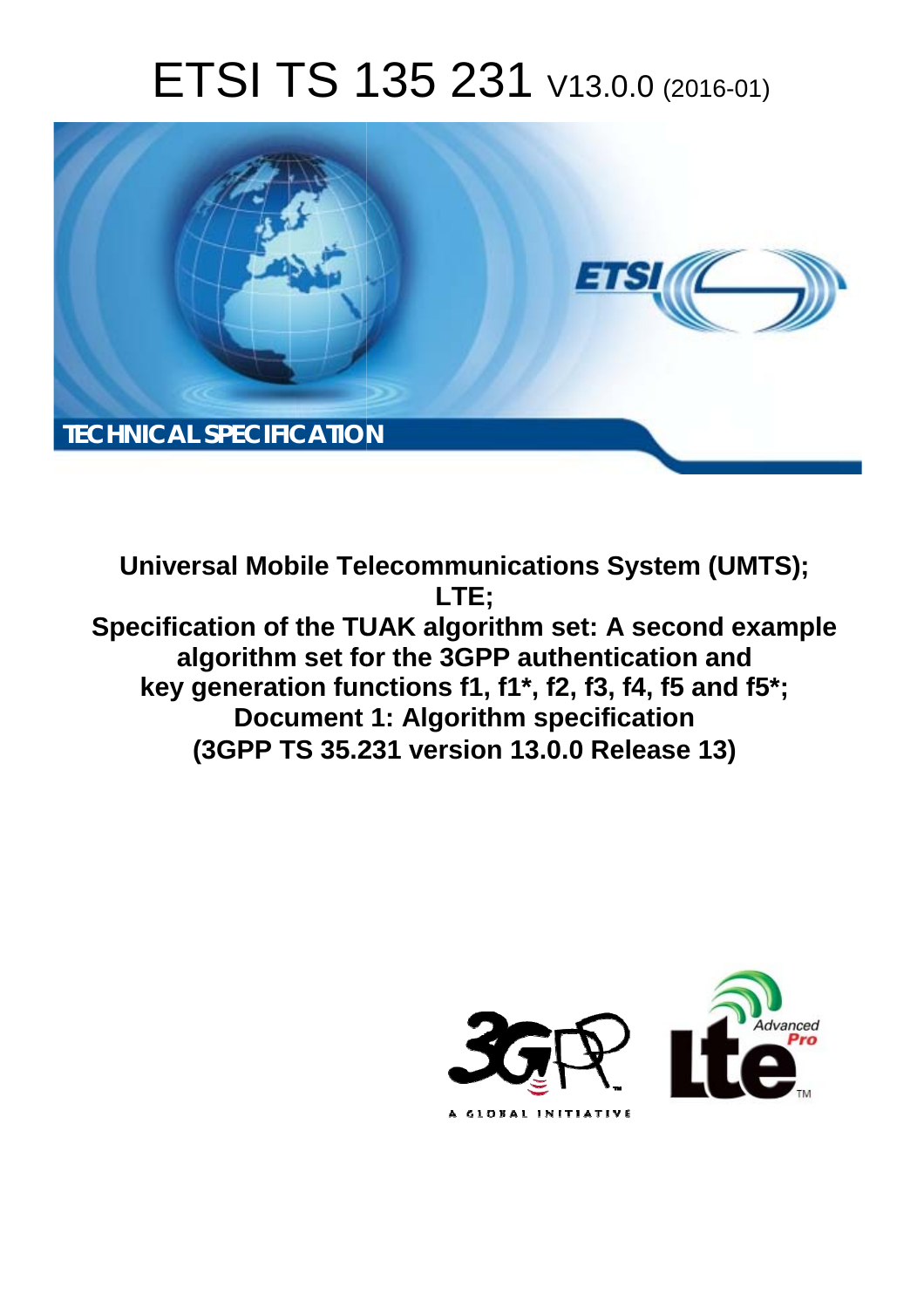Reference RTS/TSGS-0335231vd00

Keywords LTE,SECURITY,UMTS

#### *ETSI*

#### 650 Route des Lucioles F-06921 Sophia Antipolis Cedex - FRANCE

Tel.: +33 4 92 94 42 00 Fax: +33 4 93 65 47 16

Siret N° 348 623 562 00017 - NAF 742 C Association à but non lucratif enregistrée à la Sous-Préfecture de Grasse (06) N° 7803/88

#### *Important notice*

The present document can be downloaded from: <http://www.etsi.org/standards-search>

The present document may be made available in electronic versions and/or in print. The content of any electronic and/or print versions of the present document shall not be modified without the prior written authorization of ETSI. In case of any existing or perceived difference in contents between such versions and/or in print, the only prevailing document is the print of the Portable Document Format (PDF) version kept on a specific network drive within ETSI Secretariat.

Users of the present document should be aware that the document may be subject to revision or change of status. Information on the current status of this and other ETSI documents is available at <http://portal.etsi.org/tb/status/status.asp>

If you find errors in the present document, please send your comment to one of the following services: <https://portal.etsi.org/People/CommiteeSupportStaff.aspx>

#### *Copyright Notification*

No part may be reproduced or utilized in any form or by any means, electronic or mechanical, including photocopying and microfilm except as authorized by written permission of ETSI.

The content of the PDF version shall not be modified without the written authorization of ETSI. The copyright and the foregoing restriction extend to reproduction in all media.

> © European Telecommunications Standards Institute 2016. All rights reserved.

**DECT**TM, **PLUGTESTS**TM, **UMTS**TM and the ETSI logo are Trade Marks of ETSI registered for the benefit of its Members. **3GPP**TM and **LTE**™ are Trade Marks of ETSI registered for the benefit of its Members and of the 3GPP Organizational Partners.

**GSM**® and the GSM logo are Trade Marks registered and owned by the GSM Association.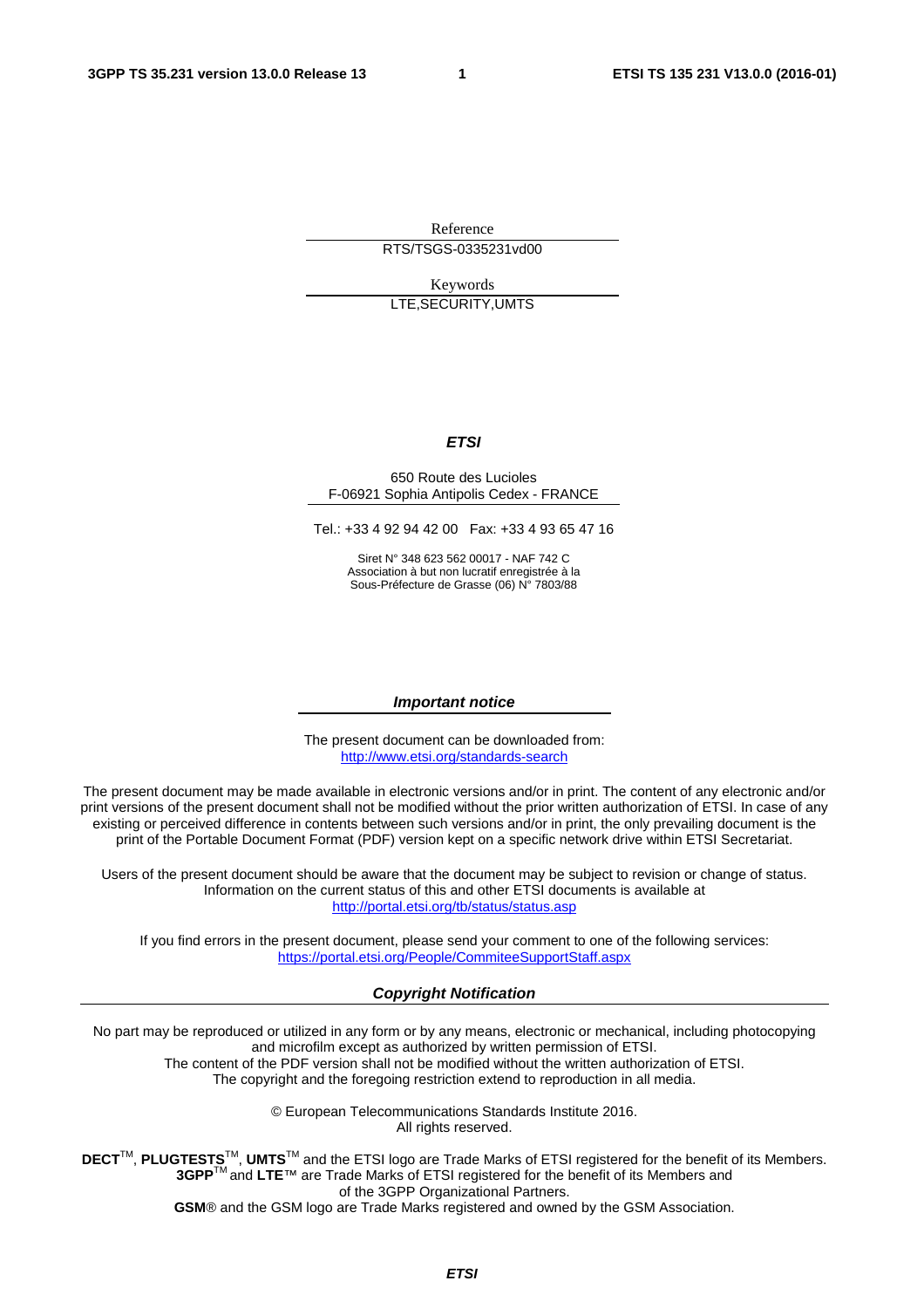### Intellectual Property Rights

IPRs essential or potentially essential to the present document may have been declared to ETSI. The information pertaining to these essential IPRs, if any, is publicly available for **ETSI members and non-members**, and can be found in ETSI SR 000 314: *"Intellectual Property Rights (IPRs); Essential, or potentially Essential, IPRs notified to ETSI in respect of ETSI standards"*, which is available from the ETSI Secretariat. Latest updates are available on the ETSI Web server [\(https://ipr.etsi.org/](https://ipr.etsi.org/)).

Pursuant to the ETSI IPR Policy, no investigation, including IPR searches, has been carried out by ETSI. No guarantee can be given as to the existence of other IPRs not referenced in ETSI SR 000 314 (or the updates on the ETSI Web server) which are, or may be, or may become, essential to the present document.

### Foreword

This Technical Specification (TS) has been produced by ETSI 3rd Generation Partnership Project (3GPP).

The present document may refer to technical specifications or reports using their 3GPP identities, UMTS identities or GSM identities. These should be interpreted as being references to the corresponding ETSI deliverables.

The cross reference between GSM, UMTS, 3GPP and ETSI identities can be found under [http://webapp.etsi.org/key/queryform.asp.](http://webapp.etsi.org/key/queryform.asp)

### Modal verbs terminology

In the present document "**shall**", "**shall not**", "**should**", "**should not**", "**may**", "**need not**", "**will**", "**will not**", "**can**" and "**cannot**" are to be interpreted as described in clause 3.2 of the [ETSI Drafting Rules](http://portal.etsi.org/Help/editHelp!/Howtostart/ETSIDraftingRules.aspx) (Verbal forms for the expression of provisions).

"**must**" and "**must not**" are **NOT** allowed in ETSI deliverables except when used in direct citation.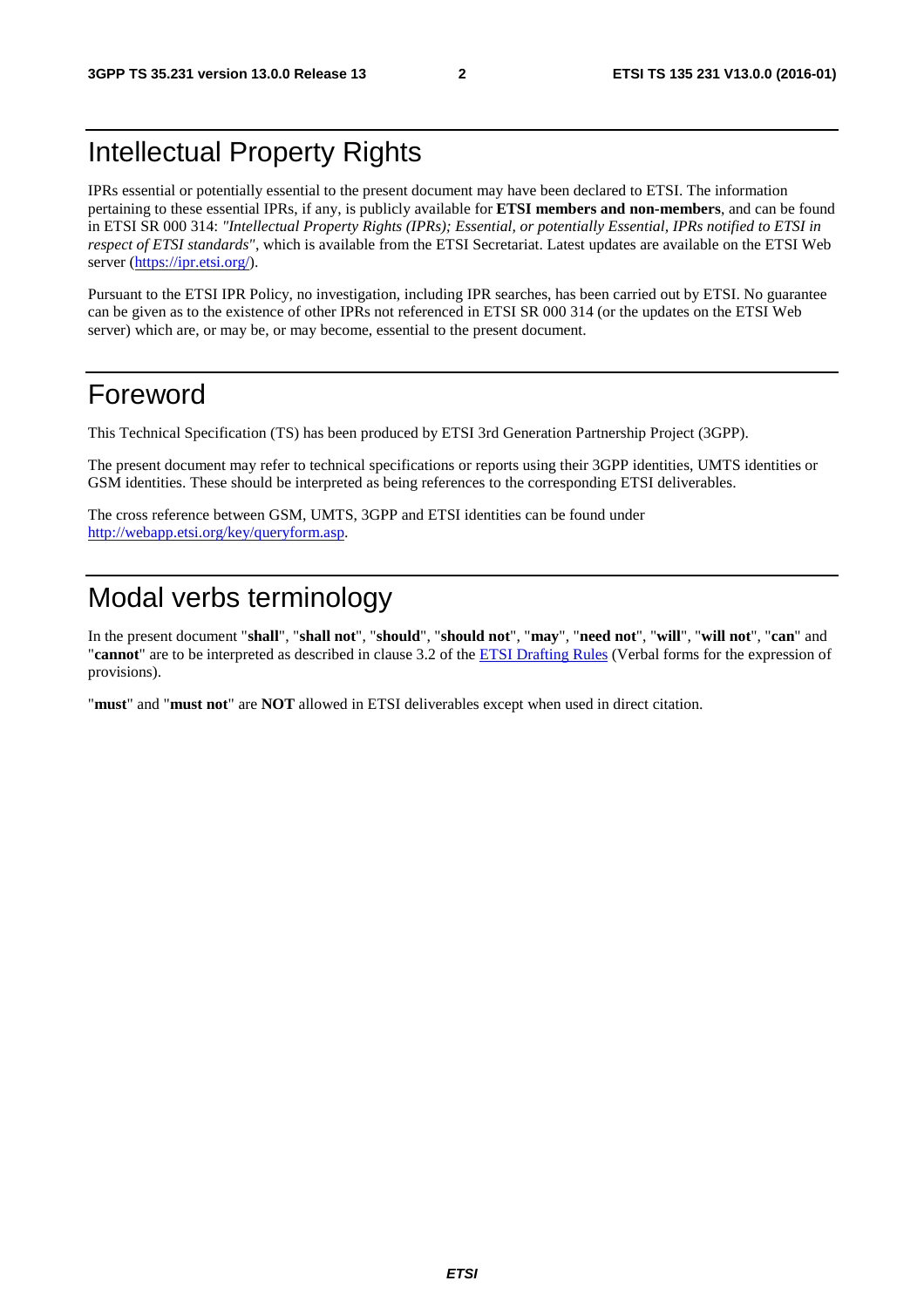$\mathbf{3}$ 

### Contents

| 1                                                          |                               |                                                             |  |
|------------------------------------------------------------|-------------------------------|-------------------------------------------------------------|--|
| 2                                                          |                               |                                                             |  |
| 3<br>3.1<br>3.2                                            |                               |                                                             |  |
| 4<br>4.1<br>4.2<br>4.2.1<br>4.2.2<br>4.2.3<br>4.2.4<br>4.3 |                               |                                                             |  |
| 5<br>5.1<br>5.2<br>5.3                                     |                               |                                                             |  |
| 6<br>6.1<br>6.2<br>6.3.<br>6.4<br>6.5                      |                               |                                                             |  |
| 7<br>7.1<br>7.2<br>7.3                                     |                               |                                                             |  |
|                                                            | <b>Annex A (normative):</b>   |                                                             |  |
|                                                            | <b>Annex B</b> (informative): | TuakApplication Programme Interface (AP) in ANSI CI 17      |  |
|                                                            | <b>Annex C</b> (normative):   | Specification of the Keccak permutation used within Tuak 18 |  |
|                                                            | <b>Annex D</b> (informative): |                                                             |  |
|                                                            | <b>Annex E</b> (informative): |                                                             |  |
|                                                            |                               |                                                             |  |
|                                                            | <b>Annex F</b> (informative): |                                                             |  |
|                                                            |                               |                                                             |  |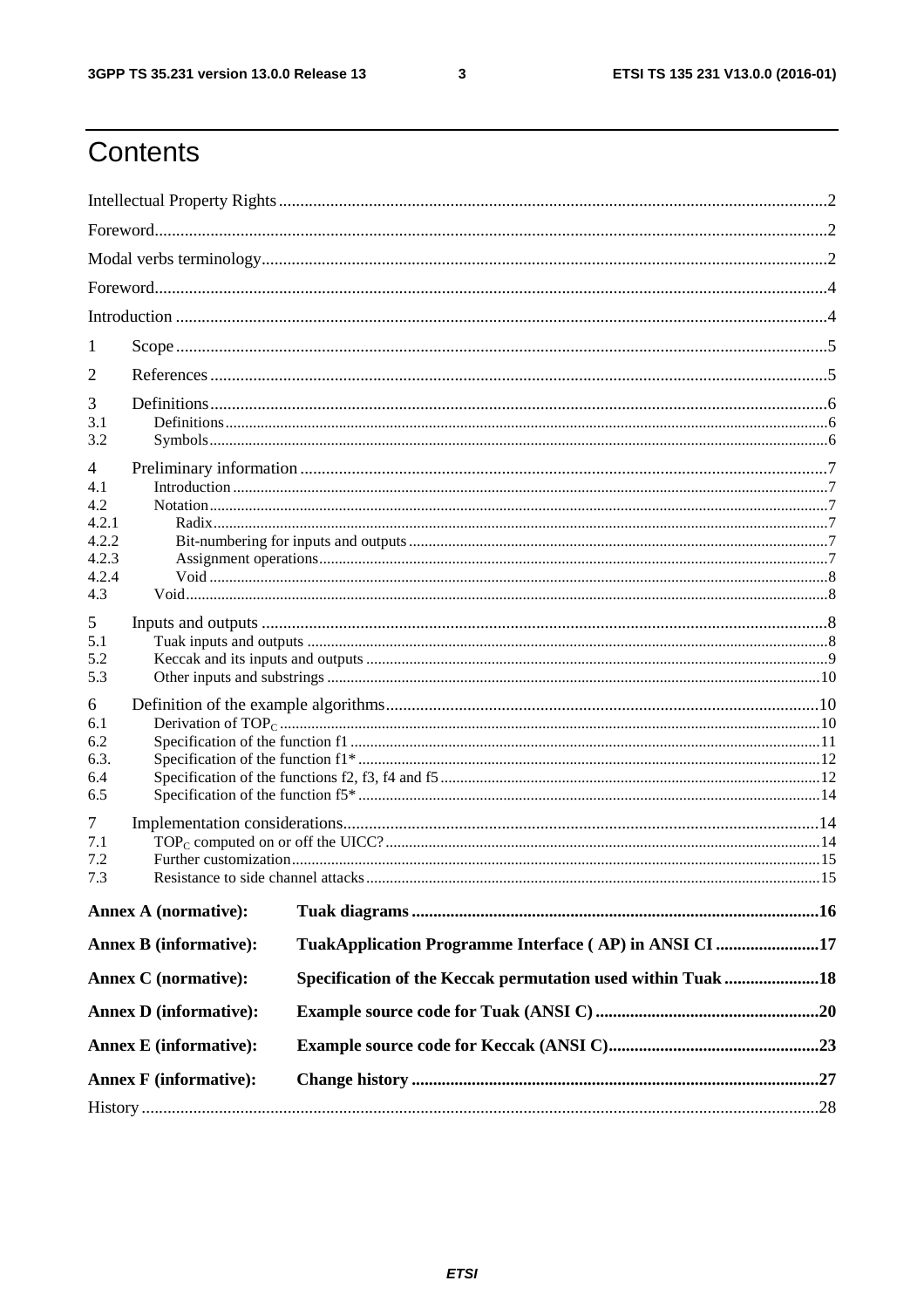### Foreword

This Technical Specification has been produced by the 3<sup>rd</sup> Generation Partnership Project (3GPP).

The contents of the present document are subject to continuing work within the TSG and may change following formal TSG approval. Should the TSG modify the contents of the present document, it will be re-released by the TSG with an identifying change of release date and an increase in version number as follows:

Version x.y.z

where:

- x the first digit:
	- 1 presented to TSG for information;
	- 2 presented to TSG for approval;
	- 3 or greater indicates TSG approved document under change control.
- y the second digit is incremented for all changes of substance, i.e. technical enhancements, corrections, updates, etc.
- z the third digit is incremented when editorial only changes have been incorporated in the document.

### Introduction

The present document is one of three, which between them form the entire specification of the example algorithms, entitled:

- 3GPP TS 35.231: "Specification of the Tuak algorithm set: A second example algorithm set for the 3GPP authentication and key generation functions f1, f1\*, f2, f3, f4, f5 and f5\*; **Document 1: Algorithm specification** ".
- 3GPP TS 35.232: "Specification of the Tuak algorithm set: A second example algorithm set for the 3GPP authentication and key generation functions f1,  $f1^*$ ,  $f2$ ,  $f3$ ,  $f4$ ,  $f5$  and  $f5^*$ ; Document 2: Implementers" test data".
- 3GPP TS 35.233: "Specification of the Tuak algorithm Set: A second example algorithm set for the 3GPP authentication and key generation functions f1,  $f1^*$ ,  $f2$ ,  $f3$ ,  $f4$ ,  $f5$  and  $f5^*$ ; Document 3: Design conformance test data".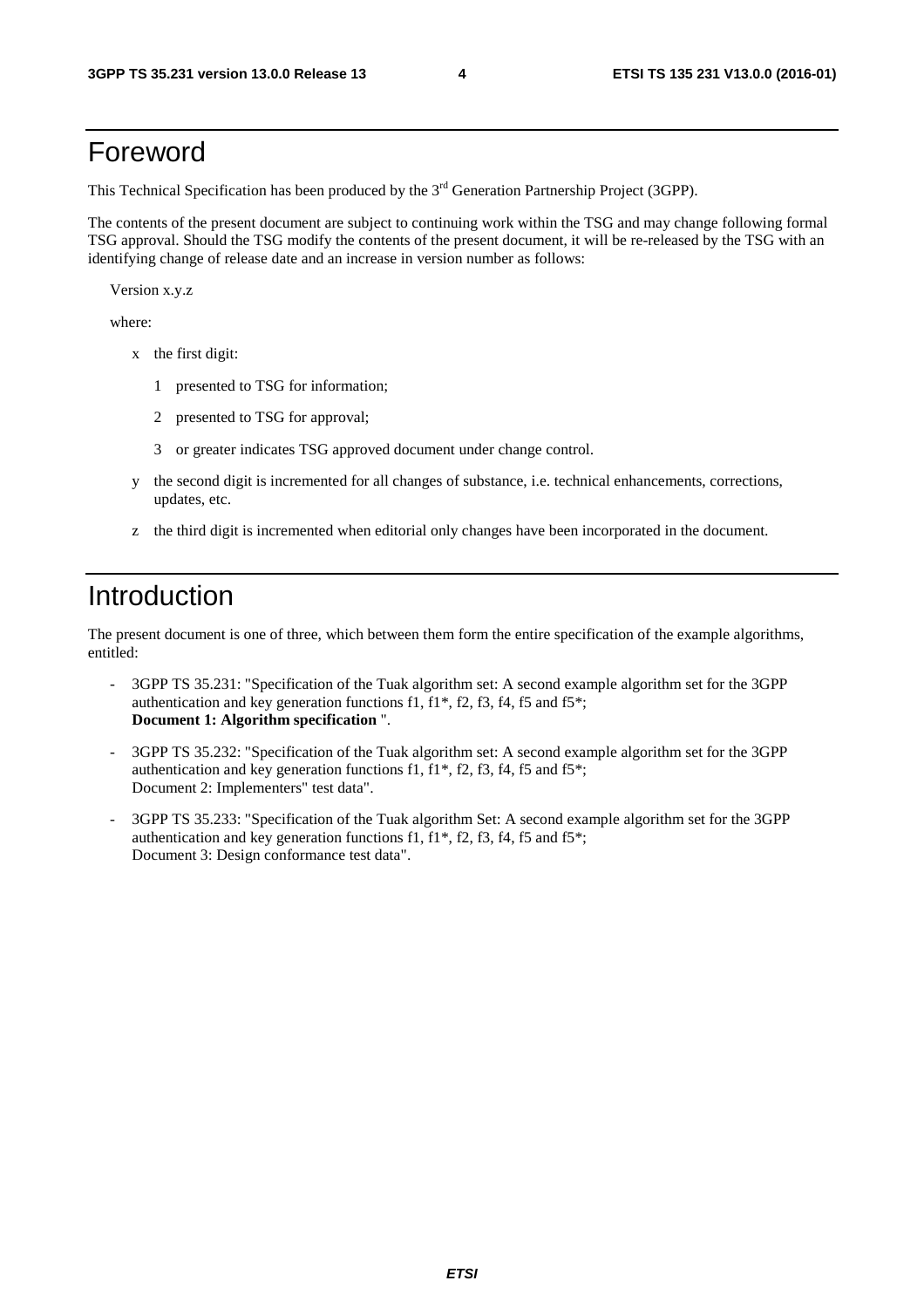### 1 Scope

The present document and the other Technical Specifications in the series, TS 35.232 [15] and 35.233 [16] contain an example set of algorithms which could be used as the authentication and key generation functions *f1*, *f1\**, *f2*, *f3*, *f4*, *f5* and *f5\** for 3GPP systems. All seven functions are operator-specifiable rather than being fully standardised and other algorithms could be envisaged.

### 2 References

The following documents contain provisions which, through reference in this text, constitute provisions of the present document.

- References are either specific (identified by date of publication, edition number, version number, etc.) or non-specific.
- For a specific reference, subsequent revisions do not apply.
- For a non-specific reference, the latest version applies. In the case of a reference to a 3GPP document (including a GSM document), a non-specific reference implicitly refers to the latest version of that document *in the same Release as the present document*.
- [1] 3GPP TS 33.102: "3G Security; Security Architecture3G Security; Specification of the MILENAGE algorithm set: An example algorithm set for the 3GPP authentication and key generation functions f1, f1\*, f2, f3, f4, f5 and f5\*; Document 2: Algorithm specification.[3] "The KECCAK Reference", version 3.0, 14 January 2011, G. Bertoni, J. Daemen, M. Peeters, G. van Aasche, (available at [http://keccak.noekeon.org/Keccak-reference-3.0.pdf\)](http://keccak.noekeon.org/Keccak-reference-3.0.pdf).
- [4] "KECCAK Implementation Overview", version 3.2, 29 May 2012, G. Bertoni, J. Daemen, M. Peeters, G. van Aasche, R. van Keer (available at [http://keccak.noekeon.org/Keccak](http://keccak.noekeon.org/Keccak-implementation-3.2.pdf)[implementation-3.2.pdf\)](http://keccak.noekeon.org/Keccak-implementation-3.2.pdf).
- [5] "SAKURA: a flexible coding for tree hashing", 3 June 2013, G. Bertoni, J. Daemen, M. Peeters, G. van Aasche, (available at [http://keccak.noekeon.org/Sakura.pdf\)](http://keccak.noekeon.org/Sakura.pdf).
- [6] "Securing the AES finalists against Power Analysis Attacks", in FSE 2000, Seventh Fast Software Encryption Workshop, Thomas S. Messerges, ed. Schneier, Springer Verlag, 2000.
- [7] "Timing Attacks on Implementations of Diffie-Hellman, RSA, DSS, and Other Systems", P. C. Kocher, in CRYPTO'96, Lecture Notes in Computer Science #1109, Springer Verlag, 1996.
- [8] "Side Channel Cryptanalysis of Product Ciphers", in ESORICS'98, Lecture Notes in Computer Science #1485, Springer Verlag, 1998, J. Kelsey, B. Schneier, D. Wagner, C. Hall.
- [9] "DES and differential power analysis", in CHES'99, Lecture Notes in Computer Science #1717, Springer Verlag, 1999, L. Goubin, J. Patarin.
- [10] "Differential Power Analysis", in CRYPTO'99, Lecture Notes in Computer Science #1666, Springer Verlag, 1999, P. Kocher, J. Jaffe, B. Jun.
- [11] "On Boolean and Arithmetic Masking against Differential Power Analysis", in CHES'00, Lecture Notes in Computer Science series, Springer Verlag, 2000, L. Goubin, J.-S. Coron.
- [12] 3GPP TS 33.401: "3GPP System Architecture Evolution (SAE); Security architecture".
- [13] ETSI TS 103 383: "Smart Cards; Embedded UICC; Requirements Specification".
- [14] 3GPP TR 21.905: "Vocabulary for 3GPP specifications".
- [15] 3GPP TS 35.232: "3G Security; Specification of the Tuak Algorithm Set: a Second example algorithm set for the 3GPP authentication and key generation functions f1, f1\*, f2, f3, f4, f5 and f5\*; Document 2: Implementers" test data".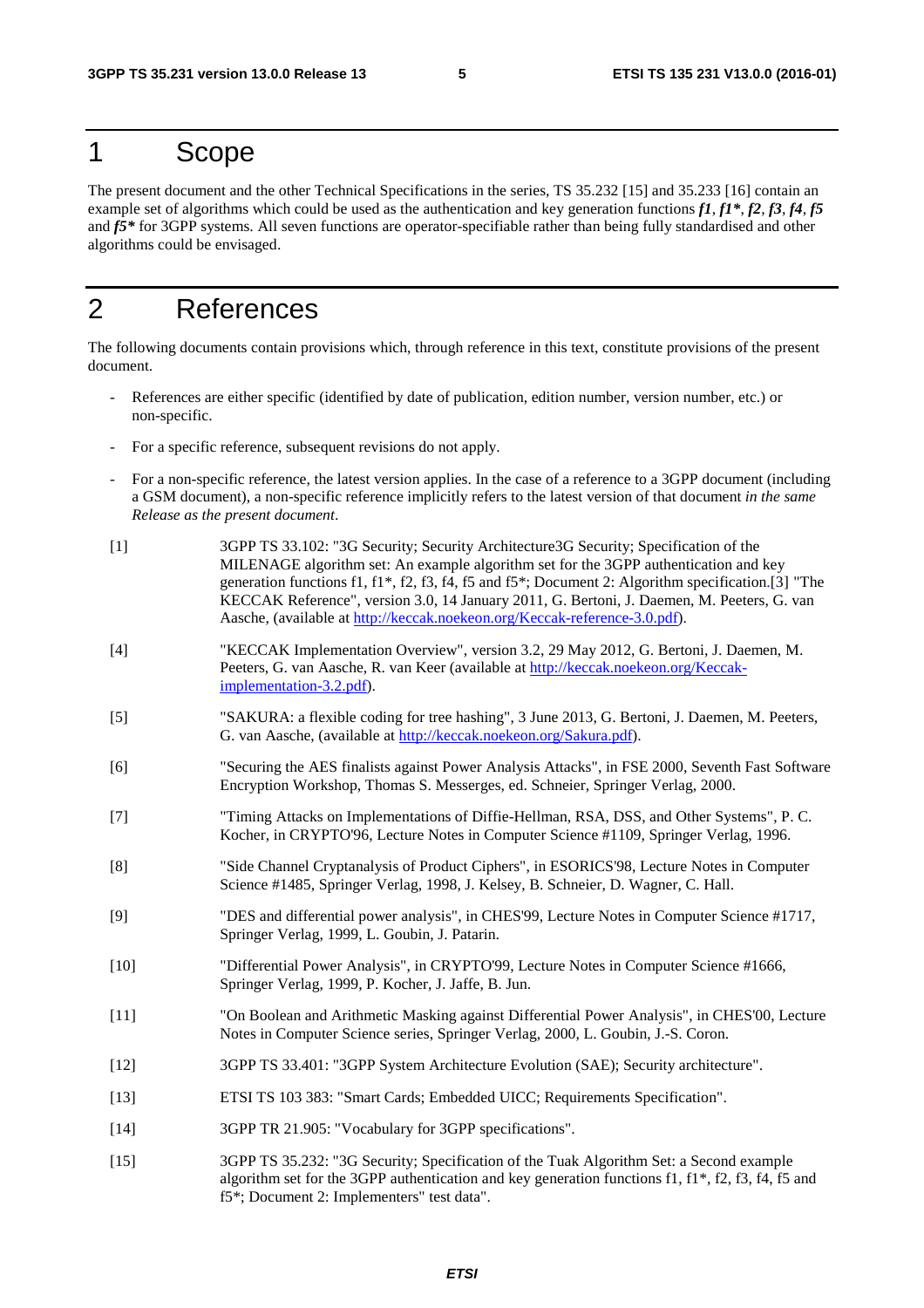[16] 3GPP TS 35.233: "3G Security; Specification of the Tuak Algorithm Set: a second example algorithm set for the 3GPP authentication and key generation functions f1, f1\*, f2, f3, f4, f5 and f5\*; Document 3: Design conformance test data".

### 3 Definitions

### 3.1 Definitions

For the purposes of the present document, the terms and definitions given in TR 21.905 [14] and the following apply. A term defined in the present document takes precedence over the definition of the same term, if any, in TR 21.905 [14].

**Tuak:** The name of this algorithm set is "Tuak". It should be pronounced like "too-ack".

### 3.2 Symbols

| $=$          | The assignment operator                                                                                                 |
|--------------|-------------------------------------------------------------------------------------------------------------------------|
| $\oplus$     | The bitwise exclusive-OR operation                                                                                      |
| $\mathbb{I}$ | The concatenation of the two operands                                                                                   |
| X[i]         | The i <sup>th</sup> bit of the variable <b>X</b> . ( <b>X</b> = <b>X</b> [0] $  $ <b>X</b> [1] $  $ <b>X</b> [2] $  $ ) |
| Л            | the permutation Keccak-f[1600] (See clause 5.2 and annex C)                                                             |
|              |                                                                                                                         |

The following represent variables used in the algorithm:

| AK                       | a 48-bit anonymity key that is the output of either of the functions $f5$ and $f5^*$                                                      |
|--------------------------|-------------------------------------------------------------------------------------------------------------------------------------------|
| AMF                      | a 16-bit authentication management field that is an input to the functions $f1$ and $f1^*$                                                |
| <b>CK</b>                | a 128-bit or 256-bit confidentiality key that is the output of the function $f3$                                                          |
| IK                       | a 128-bit or 256-bit integrity key that is the output of the function $f4$                                                                |
| IN                       | a 1600-bit value that is used as the input to the permutation $\Pi$ when computing the functions fl,<br>$f1^*, f2, f3, f4, f5$ and $f5^*$ |
| <b>INSTANCE</b>          | an 8-bit value that is used to specify different modes of operation and different parameter lengths<br>within the algorithm set           |
| K                        | a 128-bit or 256-bit subscriber key that is an input to the functions $f1, f1^*, f2, f3, f4, f5$ and $f5^*$                               |
| MAC-A                    | a 64-bit, 128-bit or 256-bit network authentication code that is the output of the function $fI$                                          |
| MAC-S                    | a 64-bit, 128-bit or 256-bit resynchronization authentication code that is the output of the function<br>$fl*$                            |
| <b>OP</b>                | Operator Variant Algorithm Configuration Field (used in MILENAGE)                                                                         |
| <b>OUT</b>               | a 1600-bit value that is taken as the output of the permutation $\Pi$ when computing the functions fl,                                    |
|                          | $f1^*, f2, f3, f4, f5$ and $f5^*$                                                                                                         |
| <b>RAND</b>              | a 128-bit random challenge that is an input to the functions $f1, f1^*, f2, f3, f4, f5$ and $f5^*$                                        |
| <b>RES</b>               | a 32-bit, 64-bit, 128-bit or 256-bit signed response that is the output of the function $f2$                                              |
| SQN                      | a 48-bit sequence number that is an input to either of the functions fl and $f1^*$ . (For $f1^*$ this input                               |
|                          | is more precisely called $SQN_{MS}$ .) See informative Annex C of [1] for methods of encoding<br>sequence numbers                         |
| <b>SQN</b> <sub>MS</sub> | (See SQN)                                                                                                                                 |
| <b>TOP</b>               | a 256-bit Operator Variant Algorithm Configuration Field that is a component of the functions $fI$ ,<br>$f1^*, f2, f3, f4, f5$ and $f5^*$ |
| $TOP_C$                  | a 256-bit value derived from TOP and K and used within the computation of the functions                                                   |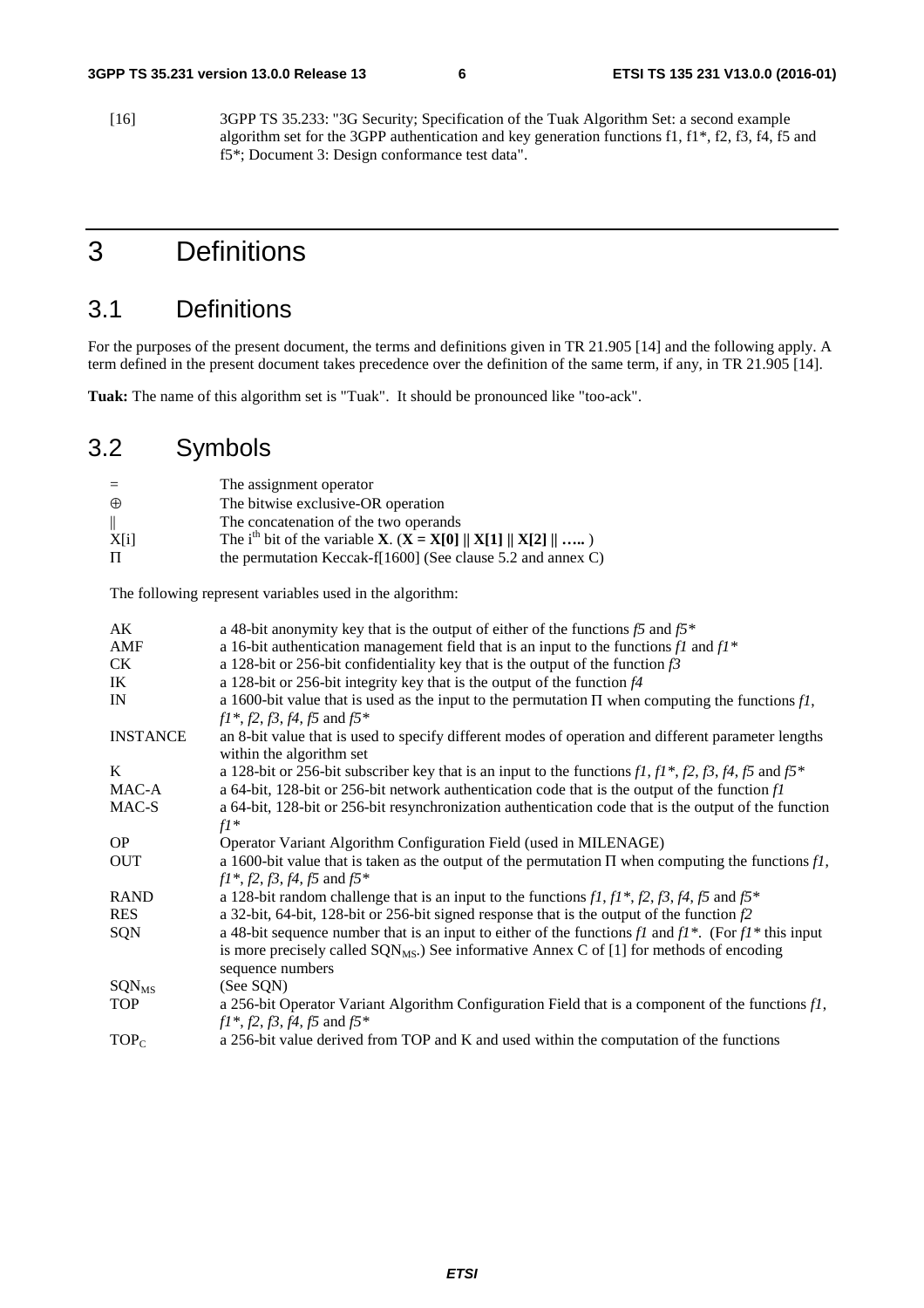### 4 Preliminary information

### 4.1 Introduction

Within the security architecture of the 3GPP system there are seven security functions related to authentication and key agreement: f1, f1\*, f2, f3, f4, f5 and f5\*. The operation of these functions falls within the domain of one operator, and the functions are therefore to be specified by each operator rather than being fully standardized. The algorithms specified in the present document are examples that may be used by an operator who does not wish to design his own.

The algorithm specified is called Tuak (pronounced "too-ack").

It is not mandatory that the particular algorithms specified in the present document are used.

The inputs and outputs of all seven algorithms are defined in clause 4.4.

### 4.2 Notation

### 4.2.1 Radix

The prefix 0x is used to indicate hexadecimal numbers.

### 4.2.2 Bit-numbering for inputs and outputs

3GPP TS 33.102 [1] includes the following convention. (There is similar text in the specification of MILENAGE, as defined in 3GPP TS 35.206 [2]):

All data variables in the present document are presented with the most significant substring on the left hand side and the least significant substring on the right hand side. A substring may be a bit, byte or other arbitrary length bit string. Where a variable is broken down into a number of substrings, the left-most (most significant) substring is numbered 0, the next most significant is numbered 1, and so on through to the least significant.

So, for example, RAND[0] is the most-significant bit of RAND and RAND[127] is the least significant bit of RAND.

This convention applies to all inputs and outputs to Tuak, as listed in tables 1 to 9 below.

However, internally to the Tuak specification variables are simply treated as indexed bit strings, without a specific indication of bit, byte or word order.

### 4.2.3 Assignment operations

The assignment operator '='is used in many programming languages. Thus:

<*variable*> = <*expression*>

It means that <*variable*> assumes the value that <*expression*> had before the assignment took place. For instance,

 $x = x + y + 3$ 

means:

(new value of *x*) becomes (old value of *x*) + (old value of *y*) + 3.

Also

*<variables>* = <*expressions*>

for lists of variables and expressions, then the left-most variable assumes the value the left-most expression had before the assignment took place, the next left-most variable assumes the value the next left-most expression had before the assignment took place, and so on.

For instance,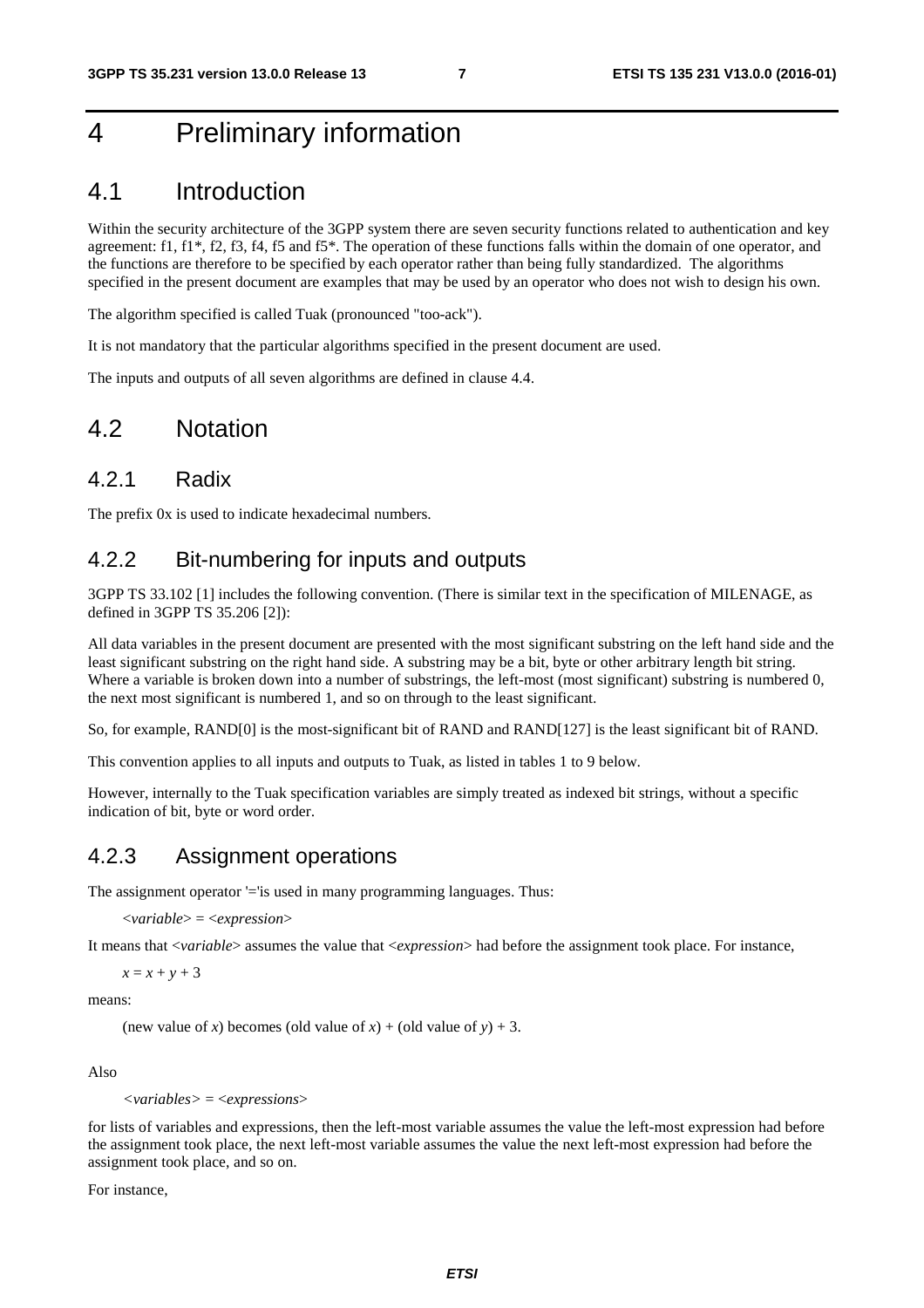$x[0]...x[2] = 3, 4, 5$ 

means

(new value of *x*[0]) becomes 3, (new value of *x*[1]) becomes 4, (new value of *x*[2]) becomes 5.

Whereas:

 $x[0]...x[2] = y[2]...y[0]$ 

means

(new value of *x*[0]) becomes (old value of *y*[2]), (new value of *x*[1]) becomes (old value of *y*[1]), (new value of *x*[2]) becomes (old value of *y*[0]).

4.2.4 Void

### 4.3 Void

### 5 Inputs and outputs

### 5.1 Tuak inputs and outputs

The inputs to Tuak are given in tables 1 and 2, the outputs in tables 3 to 9 below.

There are a few differences from the inputs and outputs to MILENAGE [2].

We allow tThe key K may be 128 bits or 256 bits. MAC-A and MAC-S may be 64, 128 or 256 bits. RES may be 32, 64, 128 or 256 bits. CK and IK may be 128 or 256 bits. Existing 3GPP specifications (see [1] and [12]) do not support all these possibilities, but they are included in Tuak for future flexibility in case future releases of these specifications may want to support them.

NOTE 1: The 3G security architecture specification [1] calls the output of the f1 function 'MAC' while the present document and [2] call it 'MAC-A'.

Any sizes for the parameters K, MAC-A, MAC-S, RES, CK and IK mentioned in the present document shall not be supported nor used in entities defined in 3GPP specifications until these specifications explicitly allow their use.

In any particular implementation, the parameters shall have a fixed length, chosen in advance. For example an operator may fix K at length 256 bits, RES at length 64 bits, CK and IK at length 128 bits. As the lengths do not vary with input, they are not specified as formal input parameters.

| <b>Parameter</b> | Size (bits) | <b>Comment</b>                                                                                                |  |
|------------------|-------------|---------------------------------------------------------------------------------------------------------------|--|
| ΙK               | 128 or 256  | Subscriber key K[0]K[127] or K[0]K[255]                                                                       |  |
| <b>RAND</b>      | 128         | Random challenge RAND[0]RAND[127]                                                                             |  |
| <b>SQN</b>       | 48          | Sequence number SQN[0]SQN[47] (for f1 <sup>*</sup> this input is more<br>precisely called SQN <sub>MS</sub> ) |  |
| <b>AMF</b>       | 16          | Authentication management field AMF[0]AMF[15]                                                                 |  |

#### **Table 1: Inputs to** *f1* **and** *f1\**

#### **Table 2: Inputs to f2, f3, f4, f5 and f5\***

| <b>Parameter</b> | Size (bits) | <b>Comment</b>                          |
|------------------|-------------|-----------------------------------------|
| $\mathsf{K}$     | 128 or 256  | Subscriber key K[0]K[127] or K[0]K[255] |
| <b>IRAND</b>     | 128         | Random challenge RAND[0]RAND[127]       |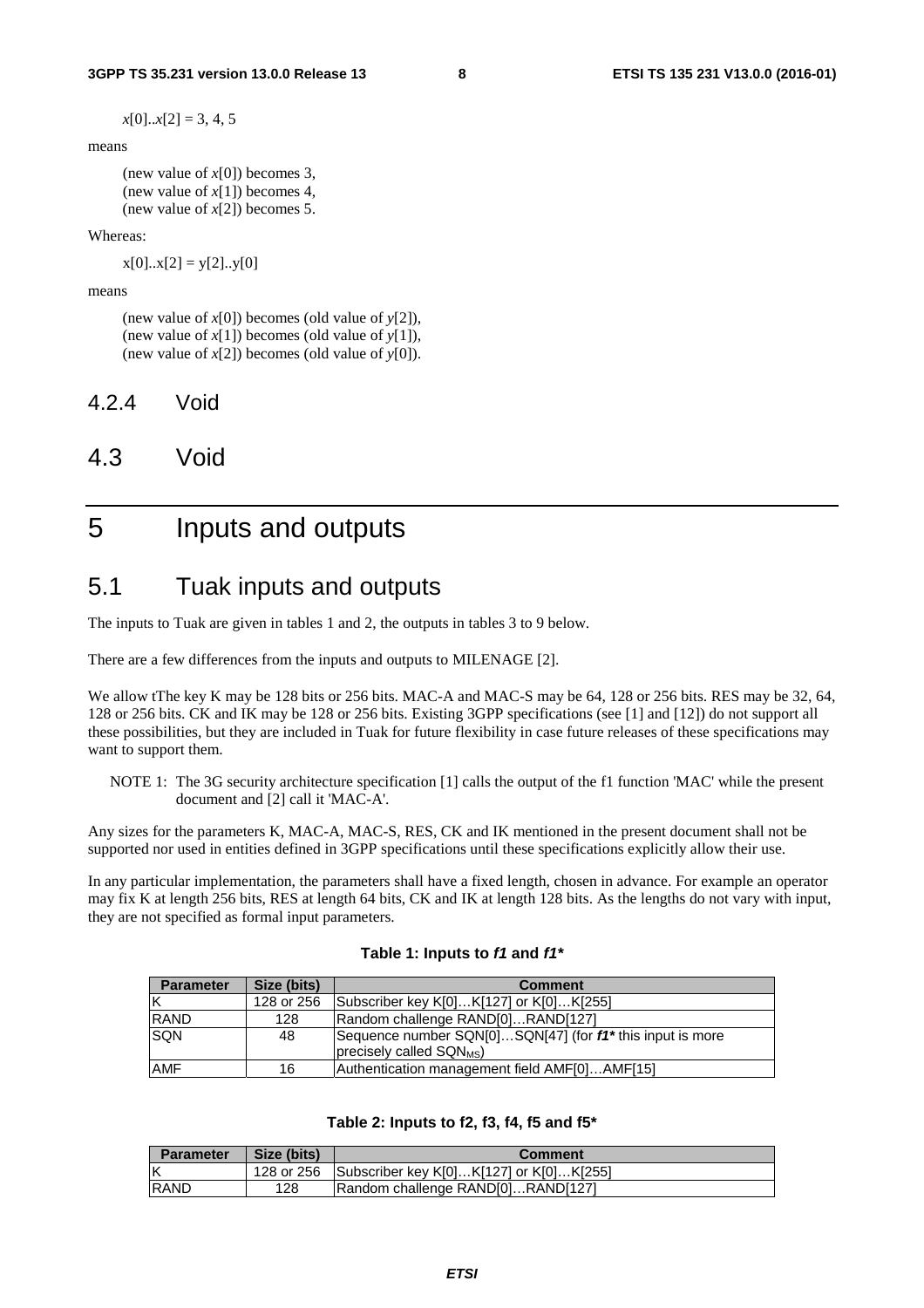| <b>Parameter</b> | Size (bits) | <b>Comment</b>                                        |  |  |
|------------------|-------------|-------------------------------------------------------|--|--|
| MAC-A            | 64. 128 or  | Network authentication code MAC-A[0]MAC-A[63] or MAC- |  |  |
|                  | 256         | A[0]MAC-A[127] or MAC-A[0]MAC-A[255]                  |  |  |

**Table 3: f1 output** 

#### **Table 4:** *f1\** **output**

| Size (bits)<br><b>Parameter</b> |            | <b>Comment</b>                                        |  |
|---------------------------------|------------|-------------------------------------------------------|--|
| <b>IMAC-S</b>                   | 64. 128 or | Resynch authentication code MAC-S[0]MAC-S[63] or MAC- |  |
|                                 | 256        | S[0]MAC-S[127] or MAC-S[0]MAC-S[255]                  |  |

#### **Table 5:** *f2* **output**

| Size (bits)<br><b>Parameter</b>                                       |        | <b>Comment</b>                   |  |
|-----------------------------------------------------------------------|--------|----------------------------------|--|
| <b>IRES</b><br>32, 64, 128 Response RES[0]RES[31] or RES[0]RES[63] or |        |                                  |  |
|                                                                       | or 256 | RES[0]RES[127] or RES[0]RES[255] |  |

#### **Table 6:** *f3* **output**

| <b>Parameter</b> | Size (bits) | Comment                                          |
|------------------|-------------|--------------------------------------------------|
| <b>ICK</b>       | 128 or 256  | Confidentiality key CK[0]CK[127] or CK[0]CK[255] |

#### **Table 7:** *f4* **output**

| <b>Parameter</b> | Size (bits) | Comment                                    |
|------------------|-------------|--------------------------------------------|
| <b>IIK</b>       | 128 or 256  | Integrity key IKI01IKI1271 or IKI01IKI2551 |

#### **Table 8:** *f5* **output**

| Parameter  | Size (bits) | ∶omment                        |
|------------|-------------|--------------------------------|
| <b>IAK</b> | 48          | .AKI47<br>IAnonymity key AK[0] |

#### **Table 9:** *f5\** **output**

| <b>Parameter</b> | Size (bits) | ;omment                                                   |  |
|------------------|-------------|-----------------------------------------------------------|--|
| <b>IAK</b>       | 48          | .AK <sub>I</sub> 47<br><b>Resynch anonymity key AK[0]</b> |  |

NOTE 2: Both f5 and f5<sup>\*</sup> outputs are called AK according to [1]. In practice only one of them at a time will be calculated in any given call to the authentication and key agreement algorithms.

### 5.2 Keccak and its inputs and outputs

This clause refers to the Keccak reference specification [3]. Use is made of the permutation Keccak-f[1600], which is abbreviated to Π, and defined formally in Annex C.

We use Strings **IN**[0] .. **IN**[1599] and **OUT**[0] .. **OUT**[1599] are used to represent the input and output of Π. As in [3], these are treated as simple bit strings. However, to support efficient implementations of Keccak (see [4]), inputs are mapped to **IN** and outputs are extracted from **OUT** in such a way that bits of input and output should not need to be reversed within bytes for such implementations.

The Keccak specification includes the concept of a security parameter which the designers call "capacity". Based on the designers' recommendations, a formal capacity of 512 bits is used: all input strings to the Keccak permutation shall be padded to 1088 bits, and then have 512 zero bits appended. The padding used to extend the input string to 1088 bits is the "1 0\* 1" padding defined in [3], immediately preceded by "1 1 1 1" for consistency with Sakura coding and domain separation (see e.g. " SAKURA: a flexible coding for tree hashing" [5], start of section 6 for the Sakura coding, and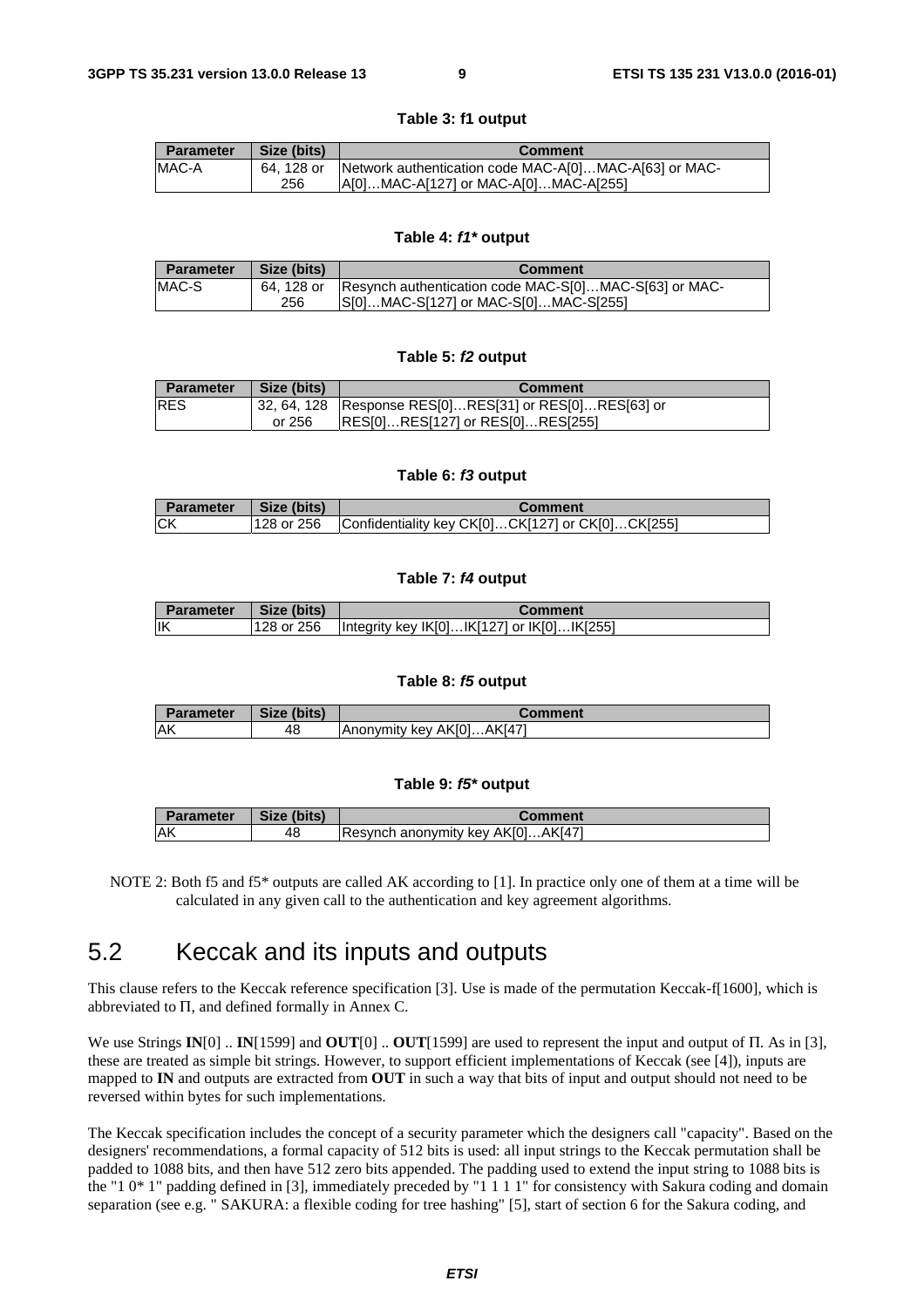Table 4 for the domain separation coding). Note that our input strings before padding are always shorter than 832 bits, with the remaining bits of IN always the same in all modes, and output is only ever extracted from the first 832 bits of OUT – so in practice the effective capacity of the construction is at least  $1600 - 832 = 768$  bits.

### 5.3 Other inputs and substrings

MILENAGE uses a 128-bit value **OP**, and derives a 128-bit value **OP**<sub>C</sub>. **OP** is an Operator Variant Algorithm Configuration Field.

For Tuak a 256-bit Operator Variant Algorithm Configuration Field is specified, **TOP**; and a derived 256-bit value TOP<sub>C</sub>.

The following internal variables are defined in the algorithm definition:

- A 56-bit string **ALGONAME**[0] .. **ALGONAME**[55], with an arbitrary fixed value. This is specified as the ASCII representation of the string "TUAK1.0": to be explicit, **ALGONAME**[0] .. **ALGONAME**[55] = 0,1,0,1,0,1,0,0, 0,1,0,1,0,1,0,1, 0,1,0,0,0,0,0,1, 0,1,0,0,1,0,1,1, 0,0,1,1,0,0,0,1, 0,0,1,0,1,1,1,0, 0,0,1,1,0,0,0,0
- An 8-bit string **INSTANCE**[0] .. **INSTANCE**[7] which will be given different values for different algorithms within the set.

The internal variable **INSTANCE** is coded using the following schema (sections 6 gives the exact details) :

 **INSTANCE**[0] .. **INSTANCE**[1] indicate which function is being implemented

**INSTANCE**[2]…**INSTANCE**[4] indicate the length of the MAC-A/MAC-S or RES output,

or they are all set to zero when deriving  $\text{TOP}_C$ 

**INSTANCE**[5] .. **INSTANCE**[7] indicate whether the CK/IK/K lengths are 256 bit.

### 6 Definition of the example algorithms

### 6.1 Derivation of  $TOP<sub>c</sub>$

The **INSTANCE** variable is constructed as follows:

**INSTANCE**[0] .. **INSTANCE**[6] = 0,0,0,0,0,0,0

**INSTANCE**[7] = 0 if the length of K is 128 bits

 **=** 1 if the length of K is 256 bits

The 1600-bit value **IN** is then constructed as follows:

**IN**[0]  $\therefore$  **IN**[255] = **TOP**[255]  $\therefore$  **TOP**[0]

**IN**[256] .. **IN**[263] = **INSTANCE**[7] .. **INSTANCE**[0]

**IN**[264] .. **IN**[319] = **ALGONAME**[55] .. **ALGONAME**[0]

**IN**[i] = 0 for  $320 \le i \le 511$ 

**IN**[512]  $\therefore$  **IN**[767] = **K**[255]  $\therefore$  **K** [0] if the length of K is 256 bits

**IN**[512]  $\therefore$  **IN**[639] = **K**[127]  $\therefore$  **K** [0] if the length of K is 128 bits

**IN**[i] = 0 for  $640 \le i \le 767$  if the length of K is 128 bits

**IN**[i] = 1 for  $768 \le i \le 772$ 

**IN**[i] = 0 for 773  $\leq$  i  $\leq$  1086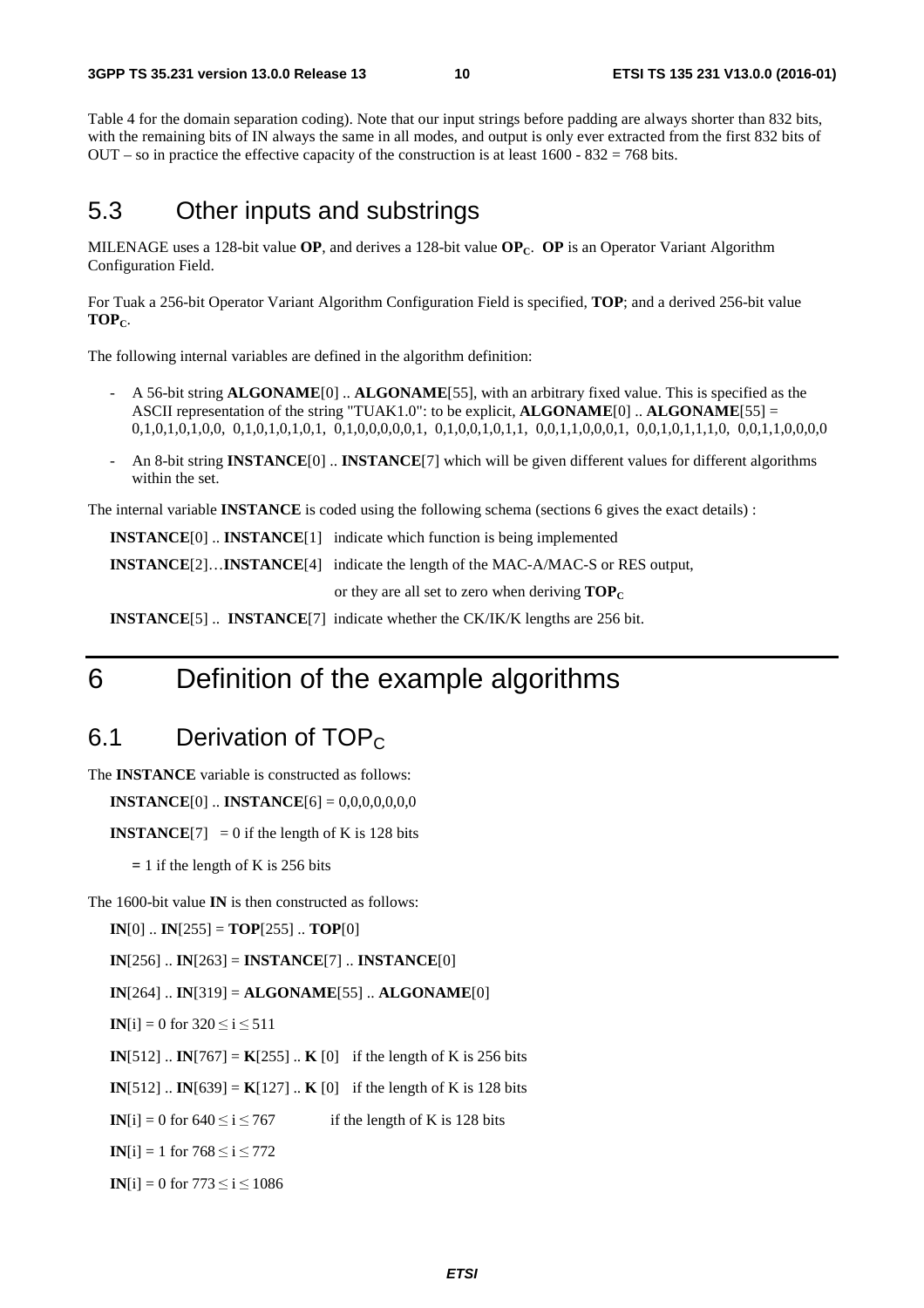$IN[1087] = 1$ 

**IN**[i] = 0 for  $1088 \le i \le 1599$ 

Then apply the permutation:

 $OUT = \Pi(IN)$ 

And extract **TOP**<sub>C</sub> as follows:

 **..**  $**TOP**<sub>C</sub>[255] = **OUT**[255]$  **..**  $**OUT**[0]$ 

### 6.2 Specification of the function f1

The internal **INSTANCE** variable is constructed as follows:

**INSTANCE**[0] .. **INSTANCE**[1] = 0,0 **INSTANCE**[2]  $\ldots$  **INSTANCE**[4] = 0,0,1 if the MAC-A length is 64 bits  $= 0,1,0$  if the MAC-A length is 128 bits  $= 1,0,0$  if the MAC-A length is 256 bits **INSTANCE**[5] .. **INSTANCE**[6] = 0,0 **INSTANCE**[7] = 0 if the length of K is 128 bits  **=** 1 if the length of K is 256 bits The 1600-bit value **IN** is then constructed as follows:  $IN[0]$  ..  $IN[255] = TOP_C[255]$  ..  $TOP_C[0]$ **IN**[256] .. **IN**[263] = **INSTANCE**[7] .. **INSTANCE**[0] **IN**[264] .. **IN**[319] = **ALGONAME**[55] .. **ALGONAME**[0] **IN**[320]  $\therefore$  **IN**[447] = **RAND**[127]  $\therefore$  **RAND**[0] **IN**[448] .. **IN**[463] = **AMF**[15] .. **AMF**[0] **IN**[464]  $\ldots$  **IN**[511] = **SQN**[47]  $\ldots$  **SQN**[0] **IN**[512]  $\therefore$  **IN**[767] = **K**[255]  $\therefore$  **K** [0] if the length of K is 256 bits **IN**[512]  $\therefore$  **IN**[639] = **K**[127]  $\therefore$  **K** [0] if the length of K is 128 bits **IN**[i] = 0 for  $640 \le i \le 767$  if the length of K is 128 bits **IN**[i] = 1 for  $768 \le i \le 772$ **IN**[i] = 0 for 773  $\le i \le 1086$  $IN[1087] = 1$ **IN**[i] = 0 for  $1088 \le i \le 1599$ 

Then apply the permutation:

 $OUT = \Pi(IN)$ 

And extract function output as follows.

Output of  $fI = MAC-A$ , where

**MAC-A**[0]  $\ldots$  **MAC-A**[63] = **OUT**[63]  $\ldots$  **OUT**[0] if the MAC-A length is 64 bits **MAC-A**[0]  $\ldots$  **MAC-A**[127] = **OUT**[127]  $\ldots$  **OUT**[0] if the MAC-A length is 128 bits [0] .. **MAC-A**[255] = **OUT**[255] .. **OUT**[0] if the MAC-A length is 256 bits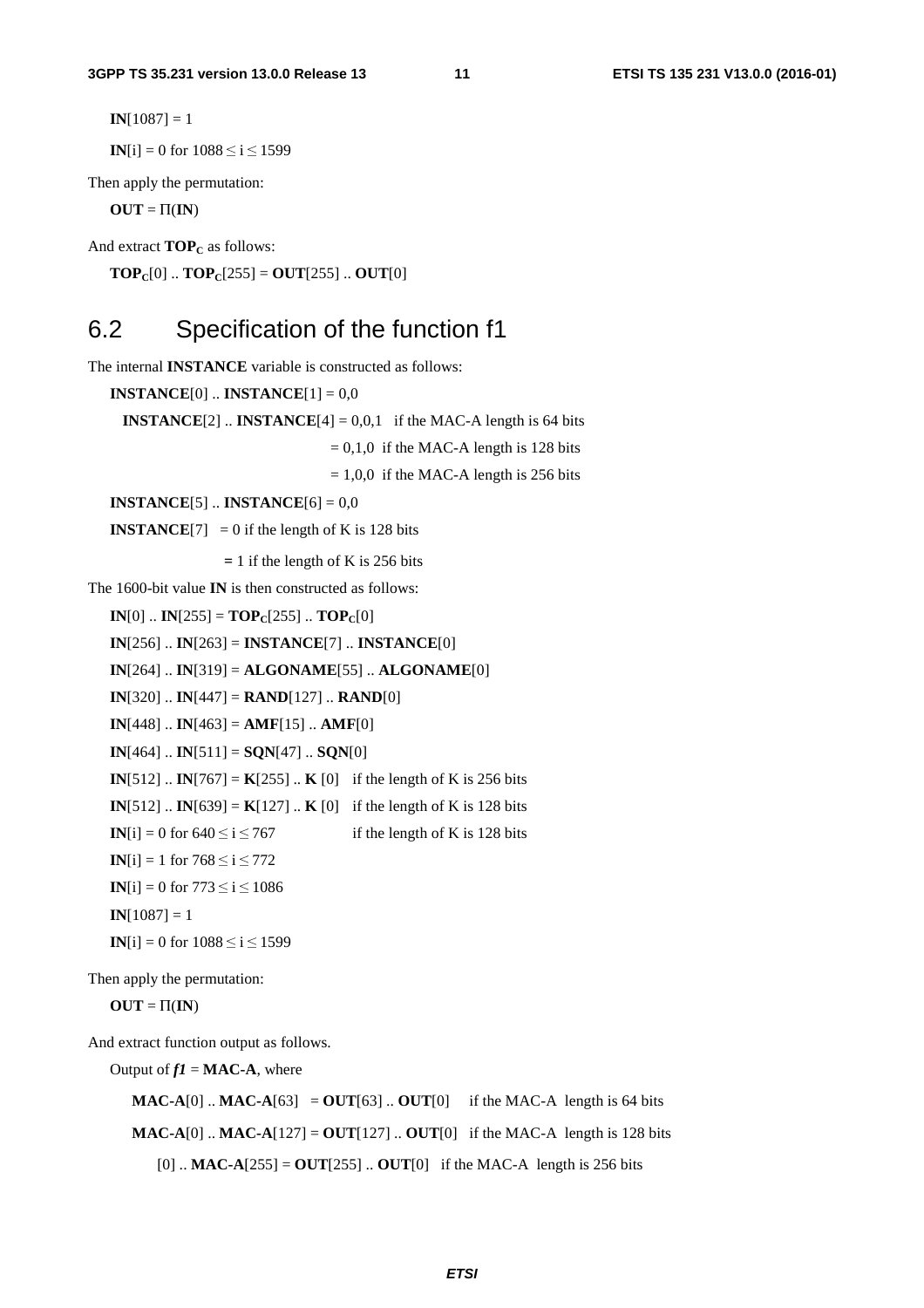### 6.3. Specification of the function f1\*

The internal **INSTANCE** variable is constructed as follows. The construction is very similar to *f1*, except that **INSTANCE**[0] is 1 rather than 0:

**INSTANCE**[0] .. **INSTANCE**[1] = 1,0

**INSTANCE**[2]  $\ldots$  **INSTANCE**[4] = 0,0,1 if the MAC-S length is 64 bits

 $= 0.1,0$  if the MAC-S length is 128 bits

 $= 1,0,0$  if the MAC-S length is 256 bits

**INSTANCE**[5] .. **INSTANCE**[6] = 0,0

**INSTANCE**[7] = 0 if the length of K is 128 bits

 **=** 1 if the length of K is 256 bits

The 1600-bit value **IN** is then constructed in exactly the same way as for  $f1$  (but note **IN**[263] will be 1 rather than 0). Then the permutation:

 $OUT = \Pi(IN)$ 

is applied and the function output is extracted as follows.

Output of  $f1^* = MAC-S$ , where

**MAC-S[0]**  $\therefore$  **MAC-S**[63] = **OUT**[63]  $\therefore$  **OUT**[0] if the MAC-S length is 64 bits **MAC-S**[0] .. **MAC-S**[127] = **OUT**[127] .. **OUT**[0] if the MAC-S length is 128 bits **MAC-S**[0] .. **MAC-S**[255] = **OUT**[255] .. **OUT**[0] if the MAC-S length is 256 bits

### 6.4 Specification of the functions f2, f3, f4 and f5

The internal **INSTANCE** variable is constructed as follows:

**INSTANCE**[0]  $\ldots$  **INSTANCE**[1] = 0,1

**INSTANCE**[2]  $\therefore$  **INSTANCE**[4] = 0,0,0 if the length of RES is 32 bits

 $= 0.0,1$  if the length of RES is 64 bits

 $= 0,1,0$  if the length of RES is 128 bits

 $= 1,0,0$  if the length of RES is 256 bits

**INSTANCE**[5] = 0 if the length of CK is 128 bits

 **=** 1 if the length of CK is 256 bits

**INSTANCE**[6] = 0 if the length of IK is 128 bits

 **=** 1 if the length of IK is 256 bits

**INSTANCE**[7] = 0 if the length of K is 128 bits

 **=** 1 if the length of K is 256 bits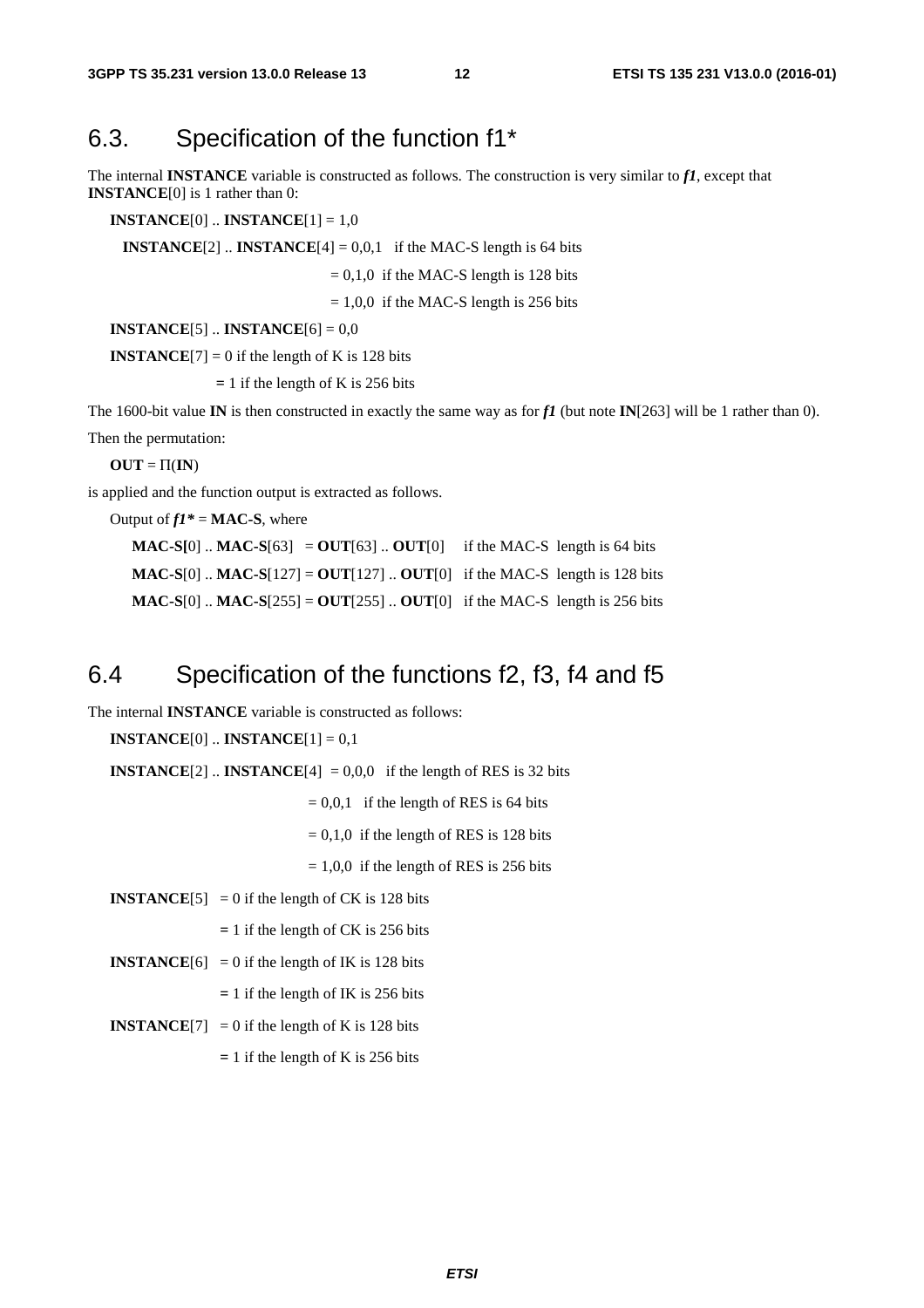The 1600-bit value **IN** is then constructed as follows:

 $IN[0]$  ..  $IN[255] = TOP_C[255]$  ..  $TOP_C[0]$ **IN**[256] .. **IN**[263] = **INSTANCE**[7] .. **INSTANCE**[0] **IN**[264] .. **IN**[319] = **ALGONAME**[55] .. **ALGONAME**[0] **IN**[320]  $\therefore$  **IN**[447] = **RAND**[127]  $\therefore$  **RAND**[0] **IN**[i] = 0 for  $448 \le i \le 511$ **IN**[512]  $\therefore$  **IN**[767] = **K**[255]  $\therefore$  **K** [0] if the length of K is 256 bits **IN**[512]  $\therefore$  **IN**[639] = **K**[127]  $\therefore$  **K** [0] if the length of K is 128 bits **IN**[i] = 0 for  $640 \le i \le 767$  if the length of K is 128 bits **IN**[i] = 1 for  $768 \le i \le 772$ **IN**[i] = 0 for 773  $\leq i \leq 1086$  $IN[1087] = 1$ **IN**[i] = 0 for  $1088 \le i \le 1599$ 

Then the permutation:

 $OUT = \Pi(\mathbf{IN})$ 

is applied and the function outputs are extracted as follows:

Output of  $f2 = RES$ , where:

**RES**[0]  $\therefore$  **RES**[31] = **OUT**[31]  $\therefore$  **OUT**[0] if the RES length is 32 bits **RES**[0]  $\therefore$  **RES**[63] = **OUT**[63]  $\therefore$  **OUT**[0] if the RES length is 64 bits **RES**[0]  $\therefore$  **RES**[127] = **OUT**[127]  $\therefore$  **OUT**[0] if the RES length is 128 bits **RES**[0]  $\therefore$  **RES**[255] = **OUT**[255]  $\therefore$  **OUT**[0] if the RES length is 256 bits Output of  $f3 = CK$ , where: **CK**[0] .. **CK**[127] = **OUT**[383] .. **OUT**[256] if the CK length is 128 bits **CK**[0] .. **CK**[255] = **OUT**[511] .. **OUT**[256] if the CK length is 256 bits

Output of  $f4 = \textbf{IK}$ , where:

**IK**[0] .. **IK**[127] = **OUT**[639] .. **OUT**[512] if the IK length is 128 bits

**IK**[0] .. **IK**[255] = **OUT**[767] .. **OUT**[512] if the IK length is 256 bits

Output of  $f5 = AK$ , where:

 $AK[0]$ ...  $AK[47] = OUT[815]$ ...  $OUT[768]$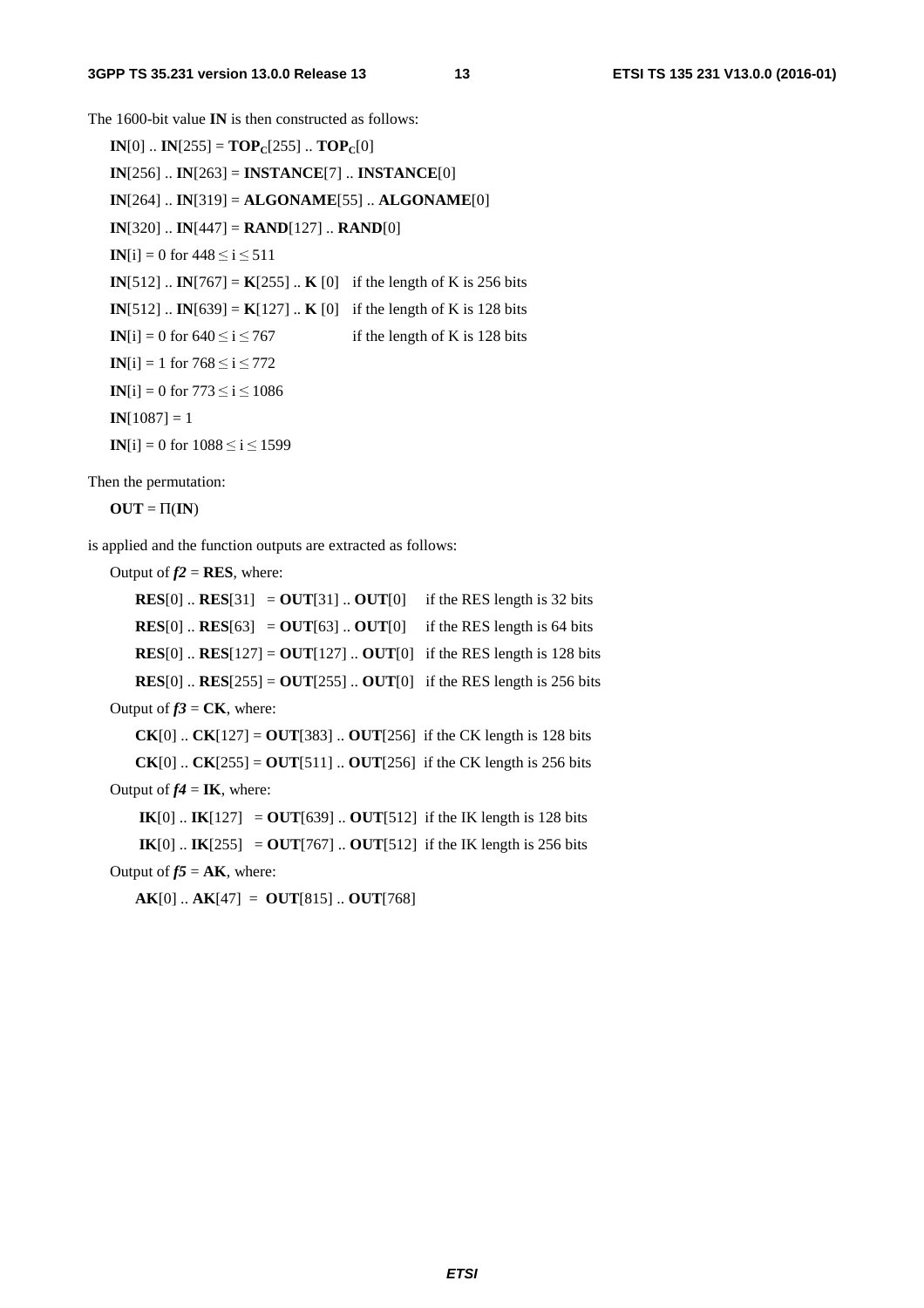### 6.5 Specification of the function f5\*

The internal **INSTANCE** variable is constructed as follows:

**INSTANCE**[0] .. **INSTANCE**[1] = 1,1

**INSTANCE**[2] .. **INSTANCE**[4] = 0,0,0

**INSTANCE**[5] .. **INSTANCE**[6] = 0,0

**INSTANCE**[7] = 0 if the length of K is 128 bits

 **=** 1 if the length of K is 256 bits

The 1600-bit value **IN** is then constructed in exactly the same way as for  $f2$ ,  $f3$ ,  $f4$ , and  $f5$  (but note that **IN**[263] will be 1 rather than 0, and that **IN**[257], **IN**[258], **IN**[259], **IN**[260] , **IN**[261] will all be 0).

Then the permutation:

 $OUT = \Pi(IN)$ 

is applied and the function output is extracted as follows:

Output of  $f5^* = AK$ , where:

**AK**[0] .. **AK**[47] = **OUT**[815] .. **OUT**[768]

### 7 Implementation considerations

### 7.1  $\Box$  TOP<sub>C</sub> computed on or off the UICC?

It will be seen in clause 6.1 that  $\mathbf{TOP}_{\mathbf{C}}$  is computed from  $\mathbf{OP}$  and  $\mathbf{K}$ , and that it is only  $\mathbf{TOP}_{\mathbf{C}}$ , not  $\mathbf{TOP}_{\mathbf{C}}$ , that is ever used in subsequent computations.

As for  $\mathbf{OP_C}$  in MILENAGE, it is recommended that  $\mathbf{TOP_C}$  be computed off the UICC where possible, and that  $\mathbf{TOP_C}$ rather than **TOP** be loaded to the UICC for use in subsequent computations. This should also apply when updating an embedded UICC (eUICC) as defined in [13]: the value of  $\text{TOP}_C$  (and not  $\text{TOP}$ ) should be loaded to the eUICC in conjunction with the new K and other operator customization parameters.

This gives the following benefits:

- The complexity of the algorithms run on the UICC is reduced.
- It is more likely that **TOP** can be kept secret. (If **TOP** is stored on the UICC, it only takes one UICC to be reverse engineered for **TOP** to be discovered and published. But it should be difficult for someone who has discovered even a large number of  $(TOP<sub>C</sub>, K)$  pairs to deduce **TOP**. That means that the **TOP**<sub>C</sub> associated with any other value of **K** will be unknown, which may make it harder to mount some kinds of cryptanalytic and forgery attacks. The algorithms are designed to be secure whether or not **TOP** is known to the attacker, but a secret **TOP** is one more hurdle in the attacker"s path.)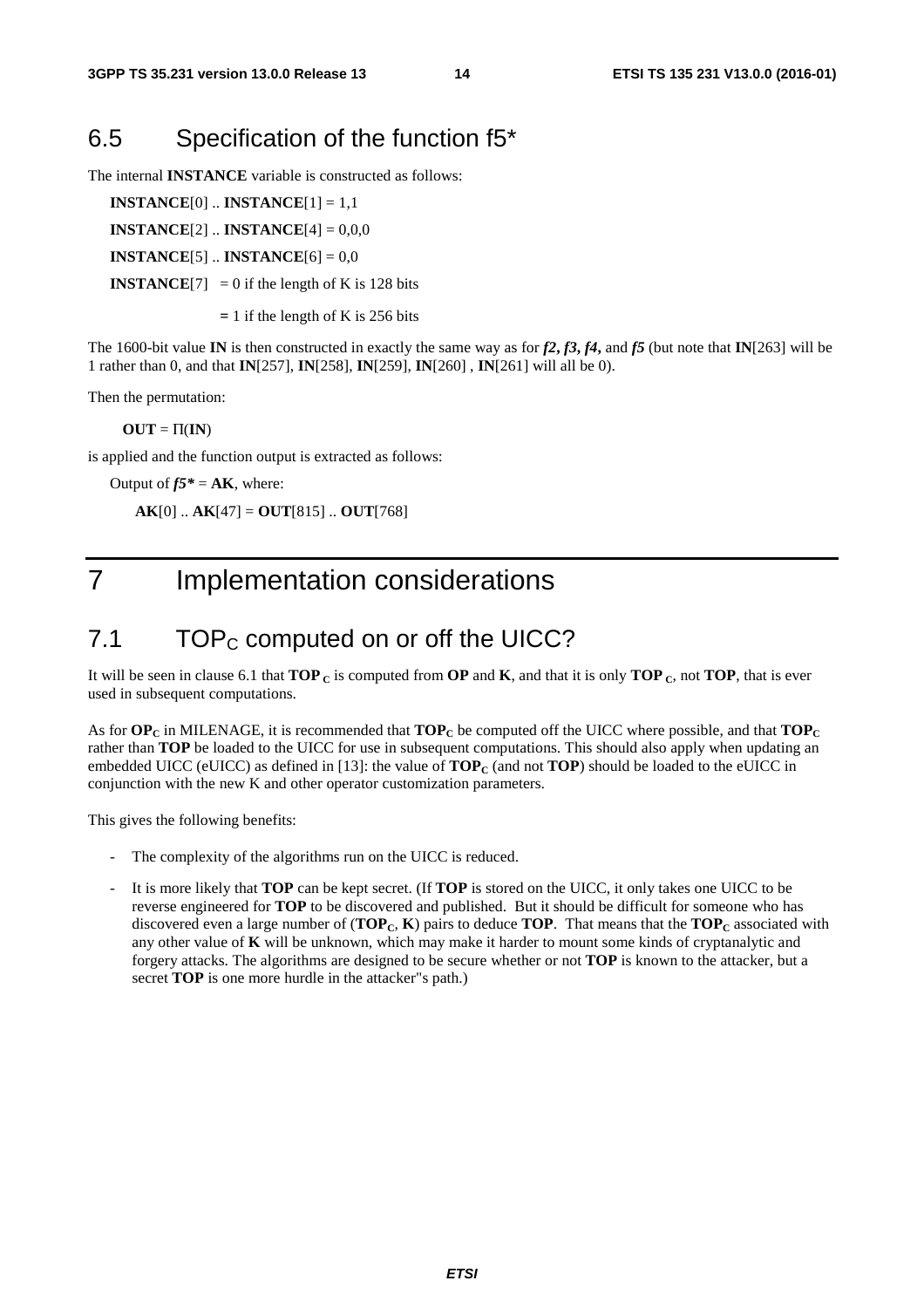### 7.2 Further customization

**TOP** obviously allows for some degree of operator customization.

Further, as described in clause 5.1, the lengths of **K**, and of **MAC-A/MAC-S**, **RES**, **CK** and **IK** can be chosen by the operator, although they have to be fixed in each particular implementation of Tuak. In a flexible implementation (e.g. UICC), these operator-chosen parameter lengths could be loaded to the UICC in conjunction with the associated **K** and TOP<sub>C</sub>.

Where compatibility is required with existing 3GPP specifications, the operator shall set the length of the K to 128 bits, the length of the RES to between 32 and 128 bits, the length of the **MAC-A/MAC-S** to 64 bits, the length of **CK** to 128 bits, and the length of **IK** to 128 bits.

If an even more secure version of this algorithm is required, this could be done by adding extra applications of the Keccak permutation before extracting output. These would be used in the derivation of **TOP**  $\mathbf{c}$  (clause 6.1), and each of the algorithms *f1, f1\*, f2-f5, f5\** (clauses 6.2 to 6.5). In each case, instead of:

Construct **IN** 

 $OUT = \Pi$ **(IN)** 

Extract outputs

the approach could be

Construct **IN** 

 $OUT = \Pi(\Pi(\mathbf{IN}))$ 

Extract outputs

```
or
```
Construct **IN** 

 $OUT = \Pi(\Pi(\Pi(\mathbf{IN})))$ 

Extract outputs

or however many extra applications of the permutation are required. Again, in a flexible implementation (e.g. UICC), the number of iterations of Π may be loaded to the UICC as an operator-chosen parameter.

### 7.3 Resistance to side channel attacks

When these algorithms are implemented on a UICC, consideration should be given to protecting them against side channel attacks such as differential power analysis (DPA). [4, 6, 7, 8, 9, 10, 11] may be useful references.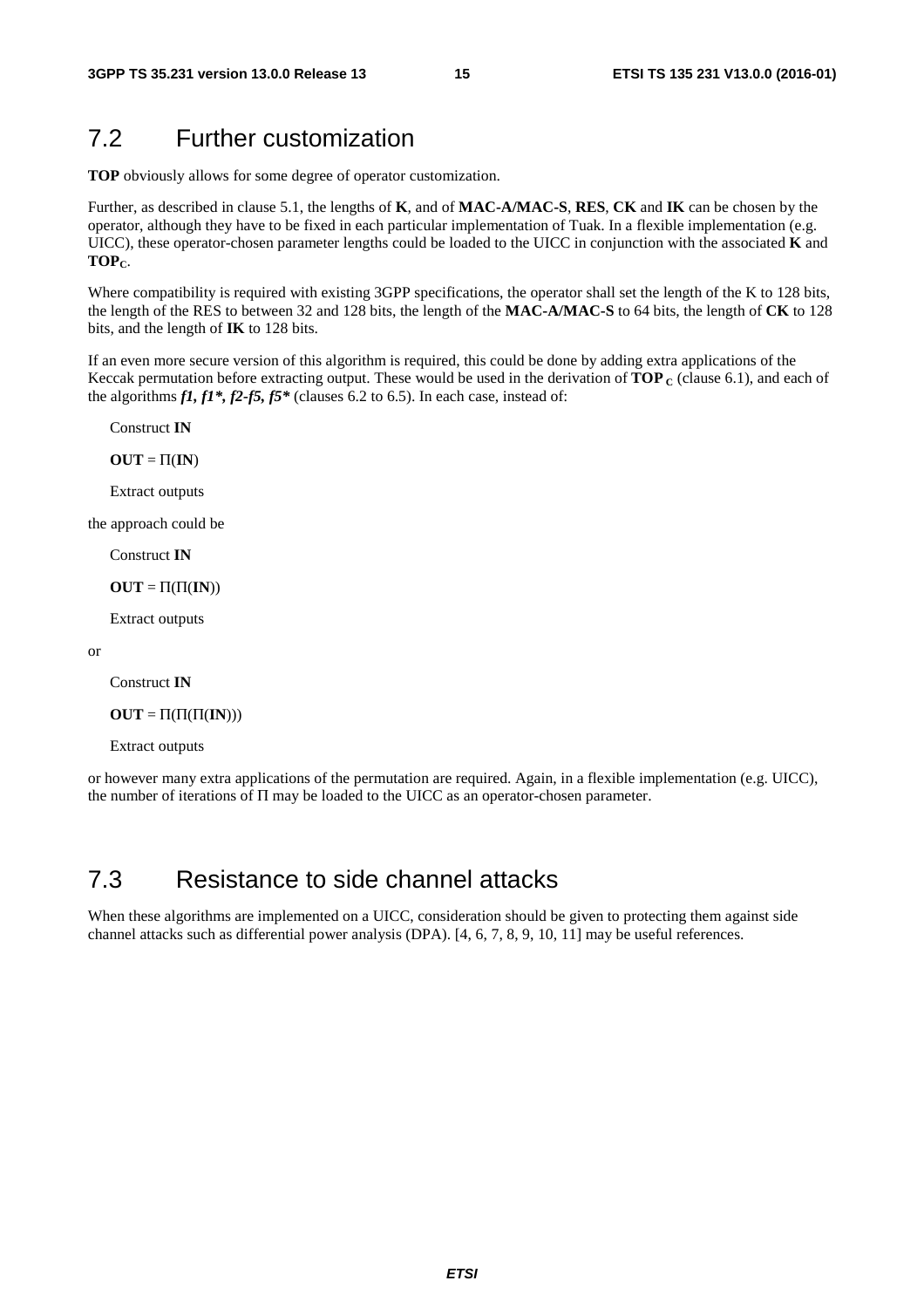### Annex A (normative): Tuak diagrams



**Figure A.1** Tuak operation

The first diagram illustrates the derivation of **TOP**<sub>C</sub>.

The second diagram illustrates the derivation of either **MAC-A** (using the *f1* function) or **MAC-S** (using the *f1\** function), with different values of the **INSTANCE** byte in each case.

The third diagram illustrates the derivation of **RES** (using the *f2* function), **CK** (using *f3*), **IK** (using *f4*) and **AK** (using *f5*) or alternatively the derivation of **AK** using *f5\** (in which case the other three outputs should be ignored).

In all cases it is assumed that just one iteration of the Keccak permutation is used (see clause 7.2).

Note the 512-bit "capacity" of Keccak: only zeroes are input to the rightmost 512 bits, and no outputs are extracted from the rightmost 512 bits.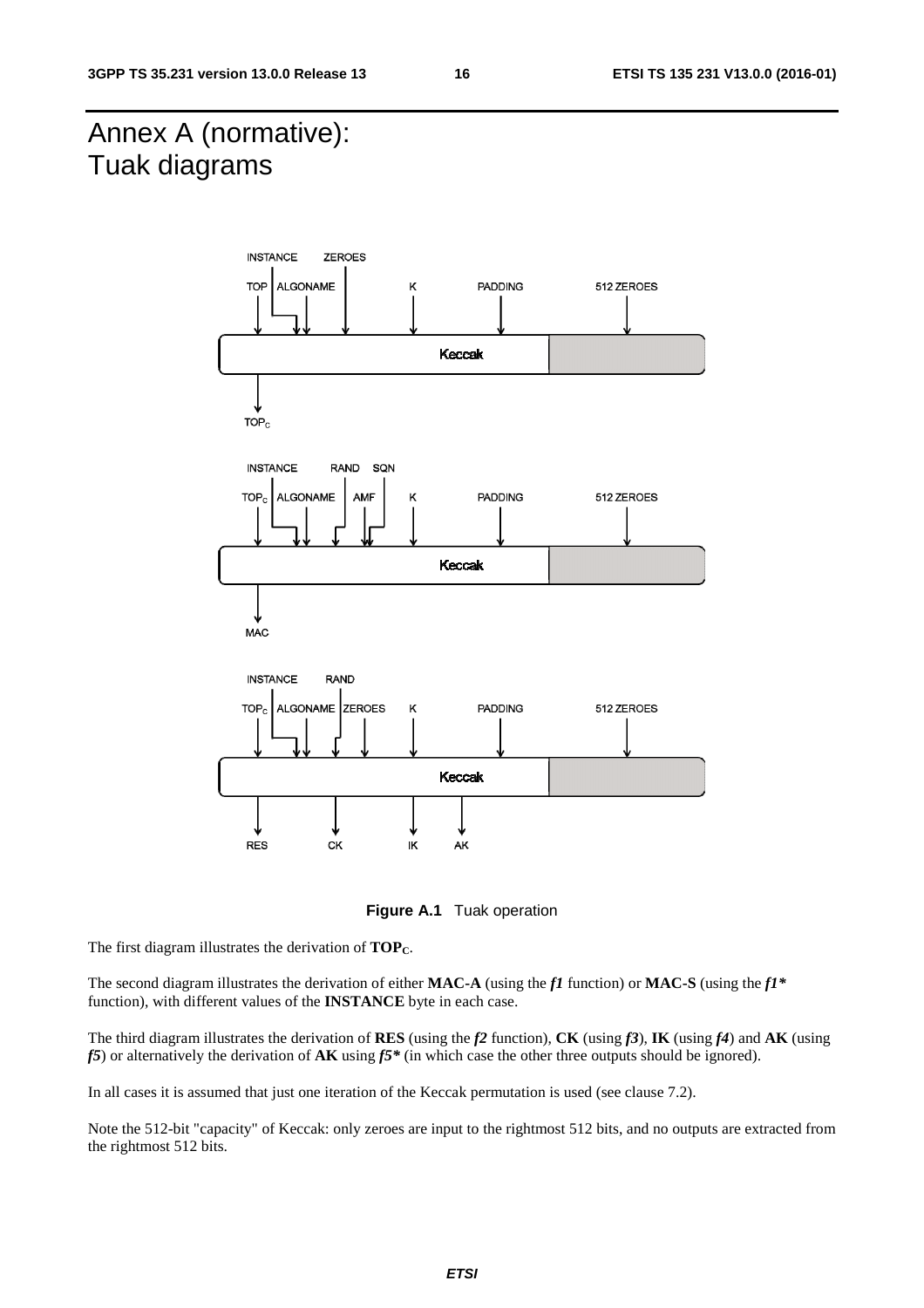### Annex B (informative): TuakApplication Programme Interface ( AP) in ANSI CI

```
/* ------------------------------------------------------------- 
    Constants and Typedefs 
    ------------------------------------------------------------- 
*/ 
typedef unsigned char uint8; 
static const uint8 ALGONAME[] = "TUAK1.0";
uint8 TOP[32]; /* Operator's Configuration */<br>uint8 KEY_sz; /* = 16/32 bytes<br>uint8 RES_sz; /* = 4/8/16/32 bytes<br>uint8 CK_sz; /* = 16/32 bytes<br>uint8 MAC_sz; /* = 16/32 bytes<br>uint8 MAC_sz; /* = 8/16/32 bytes<br>wint9 MAC_sz; /
uint8 KEY sz; /* = 16/32 bytes */
uint8 RES sz; \frac{1}{2} /* = 4/8/16/32 bytes */
uint8 CK sz; /* = 16/32 bytes */
uint8 IK sz; /* = 16/32 bytes */
uint8 MAC sz; /* = 8/16/32 bytes */
uint8 \frac{1}{10} KeccakIterations; \frac{1}{10} \frac{1}{2}, number of iterations
/* ------------------------------------------------------------- 
   TUAK API Declaration 
   ------------------------------------------------------------- 
*/ 
void TUAK ComputeTOPC( uint8 *key, \frac{1}{2} /* in, uint8[KEY sz] */
\text{uint8 *TOPC} /* out, \text{uint8}[32] */
); \overline{\phantom{a}}void TUAK_f1 ( uint8 *key, /* in, uint8[KEY_sz] */
uint8 *rand, \frac{1}{16} /* in, uint8 [16] \frac{1}{16}uint8 *sqn, /* in, uint8[6] */uint8 *amf, /* in, uint8[2] *uint8 *mac /* out, uint8 [MAC sz] */);
void TUAK_f2345 ( uint8 *key, /* in, uint8[KEY_sz] */ 
uint8 *rand, \frac{1}{16} /* in, uint8 [16] \frac{1}{16}uint8 *res, \qquad /* out, uint8 [RES sz] \qquad */
uint8 \starck, \qquad /* out, uint8 [CK sz] \qquad \star/
uint8 *ik, \frac{1}{2} /* out, uint8 [IK sz] */
uint8 *ak /* out, uint8[6] *);
void TUAK_f1s ( uint8 *key,  /* in, uint8[KEY_sz] */
\text{uint8 } * \text{rand}, \qquad \qquad \frac{1}{100} \times \text{init8} = \frac{1}{100} \times \frac{1}{100}uint8 *sqn, /* in, uint8[6] */uint8 *amf, /* in, uint8[2] *uint8 *mac /* out, uint8 [MAC sz] */
);
void TUAK_f5s ( uint8 *key, /* in, uint8[KEY_sz] */ 
uint8 *rand, \frac{1}{16} /* in, uint8 [16] \frac{1}{16}uint8 *ak /* out, uint8[6] *);
```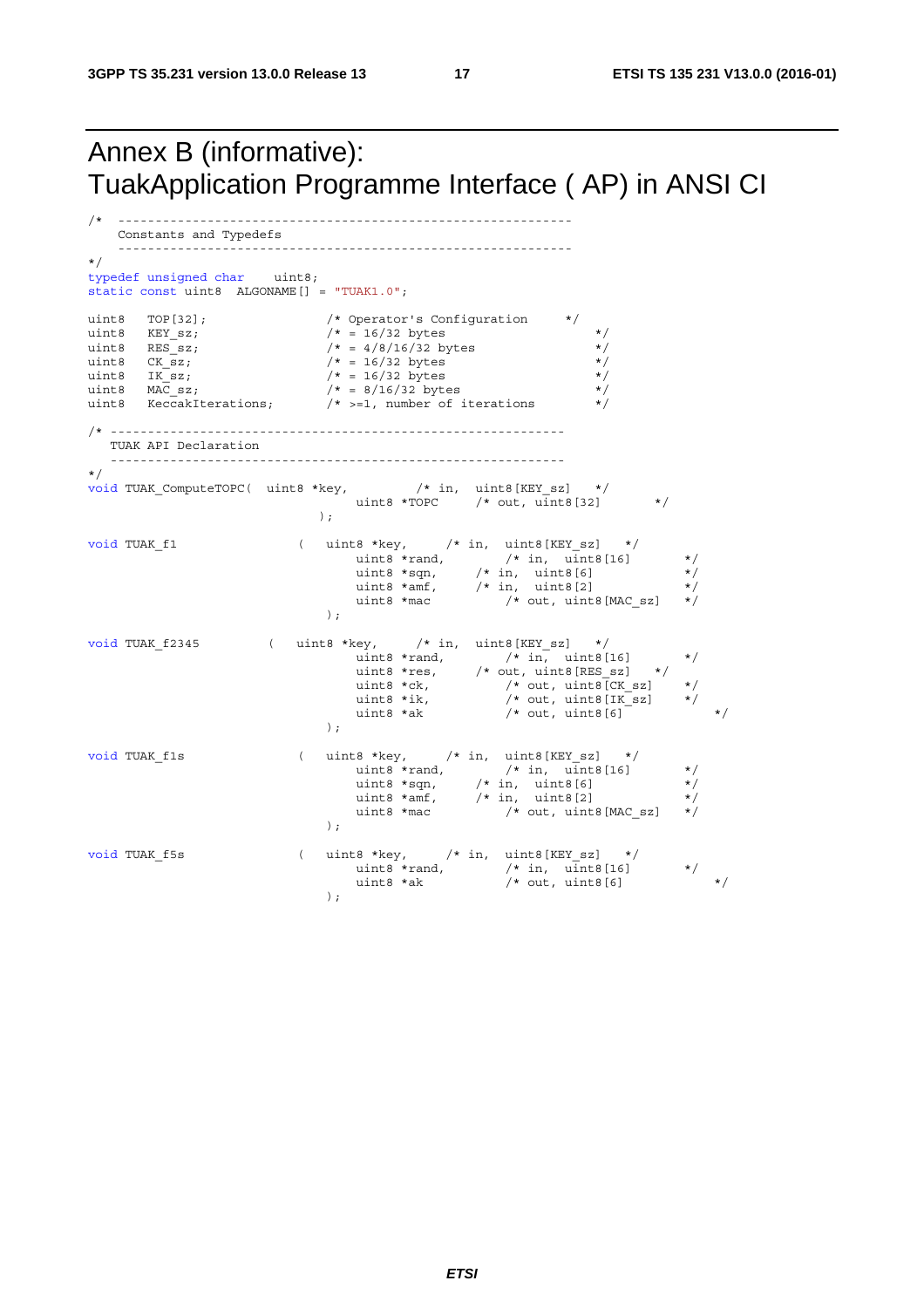### Annex C (normative): Specification of the Keccak permutation used within Tuak

The following specification of the permutation П is extracted from the Keccak reference specification [3], section 1.2.

The permutation П is described as a sequence of operations on a state *a* that is a three-dimensional 5 x 5 x 64 array of elements of GF(2). The expression  $a[x][y][z]$  with  $x, y \in \mathbb{Z}_5$  and  $z \in \mathbb{Z}_{64}$ , denotes the bit in position  $(x, y, z)$ , with the indices starting from zero. The array *a* is mapped to the bits of an input and output string *s* by  $s[64.(5y + x) + z] =$  $a[x][y][z]$ , so that *s* is a 1600-bit string, indexed from bit 0 up to bit 1599. Note that expressions in the *x* and *y* coordinates should be taken modulo 5 and expressions in the *z* coordinate modulo 64. It is possible to omit the [*z*] index, both the [*y*][*z*] indices, or all three indices, implying that the statement is valid for all values of the omitted indices.

<sup>П</sup> is an iterated permutation, consisting of a sequence of 24 rounds R, indexed by *i*r from 0 to 23. Each round consists of five steps,  $R = \iota \circ \chi \circ \pi \circ \rho \circ \theta$ , performed in the following order:

 $\theta$ : *a*[*x*][*y*][*z*] ← *a*[*x*][*y*][*z*] +  $\Sigma^{4}$ <sub>*y*</sub><sup> $\leq$ </sup>0 *a*[*x* + 1][*y*<sup> $f$ </sup>][*z* - 1],<br> $\theta$ : *a*[*x*<sup>1</sup>Iy<sup>1</sup>][*z*]  $\leq$  *a*[*x*<sup>1</sup>Iy<sup>1</sup>][*z*</sup> (*t* + 1)(*t* + 2)(2)]

 $\rho$  :  $a[x][y][z] \leftarrow a[x][y][z - (t+1)(t+2)/2],$ 

with *t* satisfying  $0 \le t < 24$  and

$$
\begin{array}{ccc}\n0 & 1 & t & \text{if} \\
2 & 3 & 0\n\end{array}\n\bigg\{\n\bigg\}\n\bigg\{\n\bigg\}\n=\n\bigg(\n\bigg)\n\text{ in GF(5)}_{2x2}\n\text{ or } t = -1 \text{ if } x = y = 0.
$$

so that *t* is given by the following table: and  $(t + 1)(t + 2)/2 \in \mathbb{Z}_{64}$  is given by:

| $x=$  | 0  |    | 2  |    |    | $x=$    | 0  |    | 2  | 3  | $\overline{4}$ |
|-------|----|----|----|----|----|---------|----|----|----|----|----------------|
| $v=0$ | -1 | 0  | 18 | 6  | 12 | $v=0$   |    |    | 62 | 28 | 27             |
| $v=1$ |    | 23 | 2  | 9  | 22 | v=1     | 36 | 44 | 6  | 55 | 20             |
| $y=2$ |    | 3  |    | 16 | 20 | $v=2$   | 3  | 10 | 43 | 25 | 39             |
| $y=3$ | 13 | 8  | 4  | 5  | 15 | v=3     | 41 | 45 | 15 | 21 | 8              |
| $y=4$ | 19 | 10 | 21 | 14 | 11 | $v = 4$ | 18 | 2  | 61 | 56 | 14             |

| $x=$ | 0  |    |    | 3  | 4  | $X =$   |    |    | 2  | 3  |    |
|------|----|----|----|----|----|---------|----|----|----|----|----|
| y=0  | -1 | 0  | 18 | 6  | 12 | $v=0$   |    |    | 62 | 28 |    |
| y=1  |    | 23 | 2  | 9  | 22 | $v=1$   | 36 | 44 | 6  | 55 | 20 |
| y=2  | 4  | 3  |    | 16 | 20 | $v=2$   | 3  | 10 | 43 | 25 | 39 |
| y=3  | 13 | 8  |    | 5  | 15 | $v = 3$ | 41 | 45 | 15 | 21 | 8  |
| y=4  | 19 | 10 | 21 | 14 |    | $v = 4$ | 18 | 2  | 61 | 56 | 14 |

 $\pi$ :  $a[x][y] \leftarrow a[x][y']$ , with

$$
\begin{array}{ccc}\nx & 0 & 1 & x' \\
y & 2 & 3 & y' \\
x : a[x] \leftarrow a[x] + (a[x+1] + 1)a[x+2],\n\end{array}
$$

 $i : a \leftarrow a + RC[i_r].$ 

GF(2). With the exception of the value of the round constants  $RC[i_r]$ , these rounds are identical.

The round constants are given by (with the first index denoting the round number):

 $RC[i_r][0][0][2^j - 1] = rc[j + 7i_r]$  for all  $0 \le j \le 6$ ,<br> $DC[i][c][c][c] = 0$  for all other values of *y y y* =  $RC[i<sub>r</sub>][x][y][z] = 0$  for all other values of *x*, *y*, *z* 

The values  $\text{rc}[t] \in \text{GF}(2)$  are defined as the output of a binary linear feedback shift register (LFSR):

 $\text{rc}[t] = (x^t \mod x^8 + x^6 + x^5 + x^4 + 1) \mod x \text{ in GF(2)[x]},$ 

so that  $rc[i + 7i_r]$  is given by the following table:

|  |  |  |  |  |  | $0$   1   2   3   4   5   6 |  | $i=$ |  |  |  |  |  | 2 3 4 5 6 |  |
|--|--|--|--|--|--|-----------------------------|--|------|--|--|--|--|--|-----------|--|
|--|--|--|--|--|--|-----------------------------|--|------|--|--|--|--|--|-----------|--|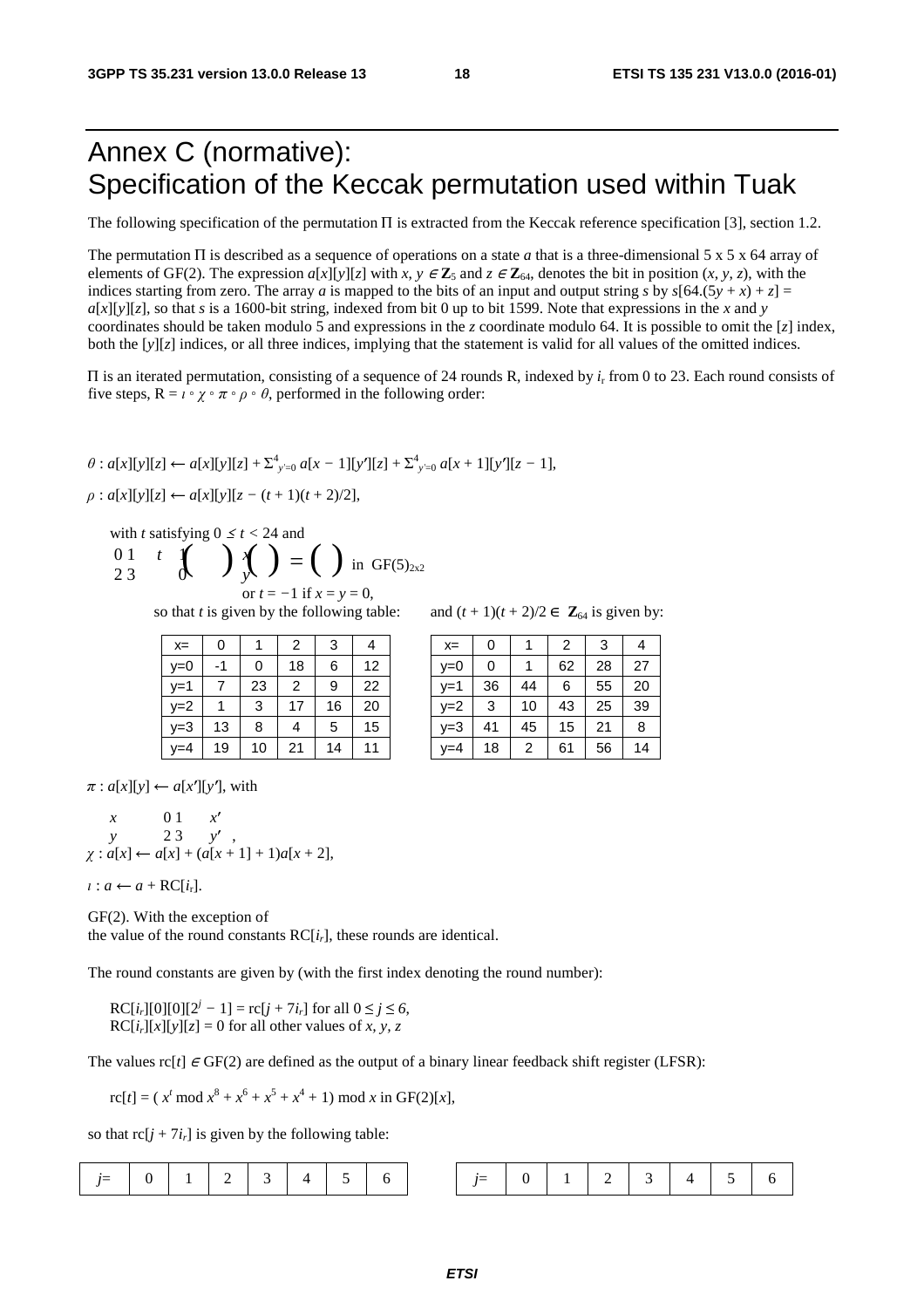| $i_r=0$    | $\mathbf{1}$     | $\boldsymbol{0}$ | $\boldsymbol{0}$ | $\boldsymbol{0}$ | $\mathbf{0}$     | $\boldsymbol{0}$ | $\mathbf{0}$     | $i_{r}=12$ | $\mathbf{1}$     | $\mathbf{1}$     | $\mathbf{1}$     | $\mathbf{1}$     | $\mathbf{1}$     | $\mathbf{1}$     | $\boldsymbol{0}$ |
|------------|------------------|------------------|------------------|------------------|------------------|------------------|------------------|------------|------------------|------------------|------------------|------------------|------------------|------------------|------------------|
| $i_{r}=1$  | $\boldsymbol{0}$ | $\mathbf{1}$     | $\boldsymbol{0}$ | $\mathbf{1}$     | $\mathbf{1}$     | $\overline{0}$   | $\mathbf{0}$     | $i_{r}=13$ | $\mathbf{1}$     | $\mathbf{1}$     | $\mathbf{1}$     | 1                | $\boldsymbol{0}$ | $\boldsymbol{0}$ | $\mathbf{1}$     |
| $i_r = 2$  | $\boldsymbol{0}$ | $\mathbf{1}$     | $\mathbf{1}$     | $\mathbf{1}$     | $\mathbf{1}$     | $\boldsymbol{0}$ | $\mathbf{1}$     | $i_{r}=14$ | $\mathbf{1}$     | $\boldsymbol{0}$ | $\mathbf{1}$     | $\mathbf{1}$     | $\mathbf{1}$     | $\boldsymbol{0}$ | 1                |
| $i_{r}=3$  | $\overline{0}$   | $\mathbf{0}$     | $\boldsymbol{0}$ | $\boldsymbol{0}$ | $\mathbf{1}$     | $\mathbf{1}$     | $\mathbf{1}$     | $i_{r}=15$ | $\mathbf{1}$     | $\mathbf{1}$     | $\boldsymbol{0}$ | $\boldsymbol{0}$ | $\mathbf{1}$     | $\boldsymbol{0}$ | 1                |
| $ir=4$     | $\mathbf{1}$     | $\mathbf{1}$     | $\mathbf{1}$     | $\mathbf{1}$     | $\mathbf{1}$     | $\boldsymbol{0}$ | $\boldsymbol{0}$ | $i_{r}=16$ | $\boldsymbol{0}$ | $\mathbf{1}$     | $\boldsymbol{0}$ | $\boldsymbol{0}$ | $\mathbf{1}$     | $\boldsymbol{0}$ | 1                |
| $i_{r}=5$  | $\mathbf{1}$     | $\boldsymbol{0}$ | $\boldsymbol{0}$ | $\boldsymbol{0}$ | $\boldsymbol{0}$ | $\mathbf{1}$     | $\boldsymbol{0}$ | $i_{r}=17$ | $\boldsymbol{0}$ | $\boldsymbol{0}$ | $\boldsymbol{0}$ | $\mathbf{1}$     | $\boldsymbol{0}$ | $\boldsymbol{0}$ | $\mathbf{1}$     |
| $i_{r}=6$  | $\mathbf{1}$     | $\mathbf{0}$     | $\mathbf{0}$     | $\mathbf{1}$     | $\mathbf{1}$     | $\mathbf{1}$     | $\mathbf{1}$     | $i_{r}=18$ | $\boldsymbol{0}$ | $\mathbf{1}$     | $\mathbf{1}$     | $\boldsymbol{0}$ | $\mathbf{1}$     | $\boldsymbol{0}$ | $\boldsymbol{0}$ |
| $i_{r}=7$  | $\mathbf{1}$     | $\mathbf{0}$     | $\mathbf{1}$     | $\boldsymbol{0}$ | $\mathbf{1}$     | $\overline{0}$   | $\mathbf{1}$     | $i_{r}=19$ | $\boldsymbol{0}$ | $\mathbf{1}$     | $\mathbf{1}$     | $\boldsymbol{0}$ | $\boldsymbol{0}$ | $\mathbf{1}$     | 1                |
| $i=8$      | $\overline{0}$   | $\mathbf{1}$     | $\mathbf{1}$     | $\mathbf{1}$     | $\boldsymbol{0}$ | $\boldsymbol{0}$ | $\mathbf{0}$     | $i_{r}=20$ | $\mathbf{1}$     | $\boldsymbol{0}$ | $\boldsymbol{0}$ | $\mathbf{1}$     | $\mathbf{1}$     | $\mathbf{1}$     | $\mathbf{1}$     |
| $ir=9$     | $\boldsymbol{0}$ | $\mathbf{0}$     | $\mathbf{1}$     | $\mathbf{1}$     | $\boldsymbol{0}$ | $\boldsymbol{0}$ | $\mathbf{0}$     | $i_{r}=21$ | $\boldsymbol{0}$ | $\boldsymbol{0}$ | $\boldsymbol{0}$ | 1                | $\mathbf{1}$     | $\boldsymbol{0}$ | $\mathbf{1}$     |
| $i_{r}=10$ | $\mathbf{1}$     | $\boldsymbol{0}$ | $\mathbf{1}$     | $\boldsymbol{0}$ | $\mathbf{1}$     | $\mathbf{1}$     | $\boldsymbol{0}$ | $i_{r}=22$ | $\mathbf{1}$     | $\boldsymbol{0}$ | $\boldsymbol{0}$ | $\boldsymbol{0}$ | $\boldsymbol{0}$ | $\mathbf{1}$     | $\boldsymbol{0}$ |
| $i_{r}=11$ | $\boldsymbol{0}$ | $\mathbf{1}$     | $\mathbf{1}$     | $\boldsymbol{0}$ | $\boldsymbol{0}$ | $\mathbf{1}$     | $\boldsymbol{0}$ | $i_{r}=23$ | $\boldsymbol{0}$ | $\boldsymbol{0}$ | $\mathbf{1}$     | $\boldsymbol{0}$ | $\mathbf{1}$     | $\mathbf{1}$     | 1                |

| $i_{r}=0$   | 1                | $\boldsymbol{0}$ | $\boldsymbol{0}$ | $\boldsymbol{0}$ | $\boldsymbol{0}$ | $\overline{0}$   | $\mathbf{0}$     | $i_{r}=12$ | $\mathbf{1}$     | $\mathbf{1}$     | $\mathbf{1}$     | 1                | $\mathbf{1}$     | $\mathbf{1}$     | $\mathbf{0}$     |
|-------------|------------------|------------------|------------------|------------------|------------------|------------------|------------------|------------|------------------|------------------|------------------|------------------|------------------|------------------|------------------|
| $i_{r}=1$   | $\boldsymbol{0}$ | 1                | $\boldsymbol{0}$ | $\mathbf{1}$     | $\mathbf{1}$     | $\boldsymbol{0}$ | $\boldsymbol{0}$ | $i_{r}=13$ | $\mathbf{1}$     | $\mathbf{1}$     | 1                | 1                | $\boldsymbol{0}$ | $\boldsymbol{0}$ | $\mathbf{1}$     |
| $i_{r}=2$   | $\boldsymbol{0}$ | 1                | $\mathbf{1}$     | $\mathbf{1}$     | $\mathbf{1}$     | $\boldsymbol{0}$ | $\mathbf{1}$     | $i_{r}=14$ | $\mathbf{1}$     | $\boldsymbol{0}$ | 1                | $\mathbf{1}$     | $\mathbf{1}$     | $\boldsymbol{0}$ | $\mathbf{1}$     |
| $i_{r}=3$   | $\boldsymbol{0}$ | $\boldsymbol{0}$ | $\boldsymbol{0}$ | $\boldsymbol{0}$ | $\mathbf{1}$     | 1                | $\mathbf{1}$     | $i_{r}=15$ | $\mathbf{1}$     | 1                | $\boldsymbol{0}$ | $\boldsymbol{0}$ | $\mathbf{1}$     | $\mathbf{0}$     | $\mathbf{1}$     |
| $ir=4$      | $\mathbf{1}$     | 1                | $\mathbf{1}$     | $\mathbf{1}$     | $\mathbf{1}$     | $\boldsymbol{0}$ | $\boldsymbol{0}$ | $i = 16$   | $\boldsymbol{0}$ | $\mathbf{1}$     | $\overline{0}$   | $\boldsymbol{0}$ | $\mathbf{1}$     | $\boldsymbol{0}$ | $\mathbf{1}$     |
| $i_{r} = 5$ | $\mathbf{1}$     | $\boldsymbol{0}$ | $\boldsymbol{0}$ | $\boldsymbol{0}$ | $\boldsymbol{0}$ | $\mathbf{1}$     | $\boldsymbol{0}$ | $i_{r}=17$ | $\boldsymbol{0}$ | $\boldsymbol{0}$ | $\boldsymbol{0}$ | $\mathbf{1}$     | $\boldsymbol{0}$ | $\boldsymbol{0}$ | $\mathbf{1}$     |
| $i=6$       | 1                | $\boldsymbol{0}$ | $\boldsymbol{0}$ | 1                | $\mathbf{1}$     | $\mathbf{1}$     | $\mathbf{1}$     | $i_{r}=18$ | $\boldsymbol{0}$ | $\mathbf{1}$     | $\mathbf{1}$     | $\mathbf{0}$     | $\mathbf{1}$     | $\mathbf{0}$     | $\boldsymbol{0}$ |
| $i_{r} = 7$ | 1                | $\boldsymbol{0}$ | $\mathbf{1}$     | $\boldsymbol{0}$ | $\mathbf{1}$     | $\boldsymbol{0}$ | $\mathbf{1}$     | $i_{r}=19$ | $\mathbf{0}$     | $\mathbf{1}$     | $\mathbf{1}$     | $\boldsymbol{0}$ | $\overline{0}$   | 1                | $\mathbf{1}$     |
| $i = 8$     | $\boldsymbol{0}$ | 1                | $\mathbf{1}$     | $\mathbf{1}$     | $\boldsymbol{0}$ | $\overline{0}$   | $\overline{0}$   | $i_{r}=20$ | $\mathbf{1}$     | $\boldsymbol{0}$ | $\boldsymbol{0}$ | $\mathbf{1}$     | $\mathbf{1}$     | 1                | $\mathbf{1}$     |
| $i_{r}=9$   | $\mathbf{0}$     | $\boldsymbol{0}$ | $\mathbf{1}$     | $\mathbf{1}$     | $\boldsymbol{0}$ | $\boldsymbol{0}$ | $\boldsymbol{0}$ | $i_{r}=21$ | $\mathbf{0}$     | $\boldsymbol{0}$ | $\boldsymbol{0}$ | $\mathbf{1}$     | $\mathbf{1}$     | $\boldsymbol{0}$ | $\mathbf{1}$     |
| $r = 10$    | $\mathbf{1}$     | $\boldsymbol{0}$ | 1                | $\boldsymbol{0}$ | $\mathbf{1}$     | 1                | $\boldsymbol{0}$ | $i_{r}=22$ | $\mathbf{1}$     | $\boldsymbol{0}$ | $\boldsymbol{0}$ | $\mathbf{0}$     | $\boldsymbol{0}$ | 1                | $\mathbf{0}$     |
| $r=11$      | $\boldsymbol{0}$ | 1                | 1                | $\boldsymbol{0}$ | $\boldsymbol{0}$ | 1                | $\boldsymbol{0}$ | $i_{r}=23$ | $\boldsymbol{0}$ | $\boldsymbol{0}$ | 1                | $\overline{0}$   | $\mathbf{1}$     | 1                | $\mathbf{1}$     |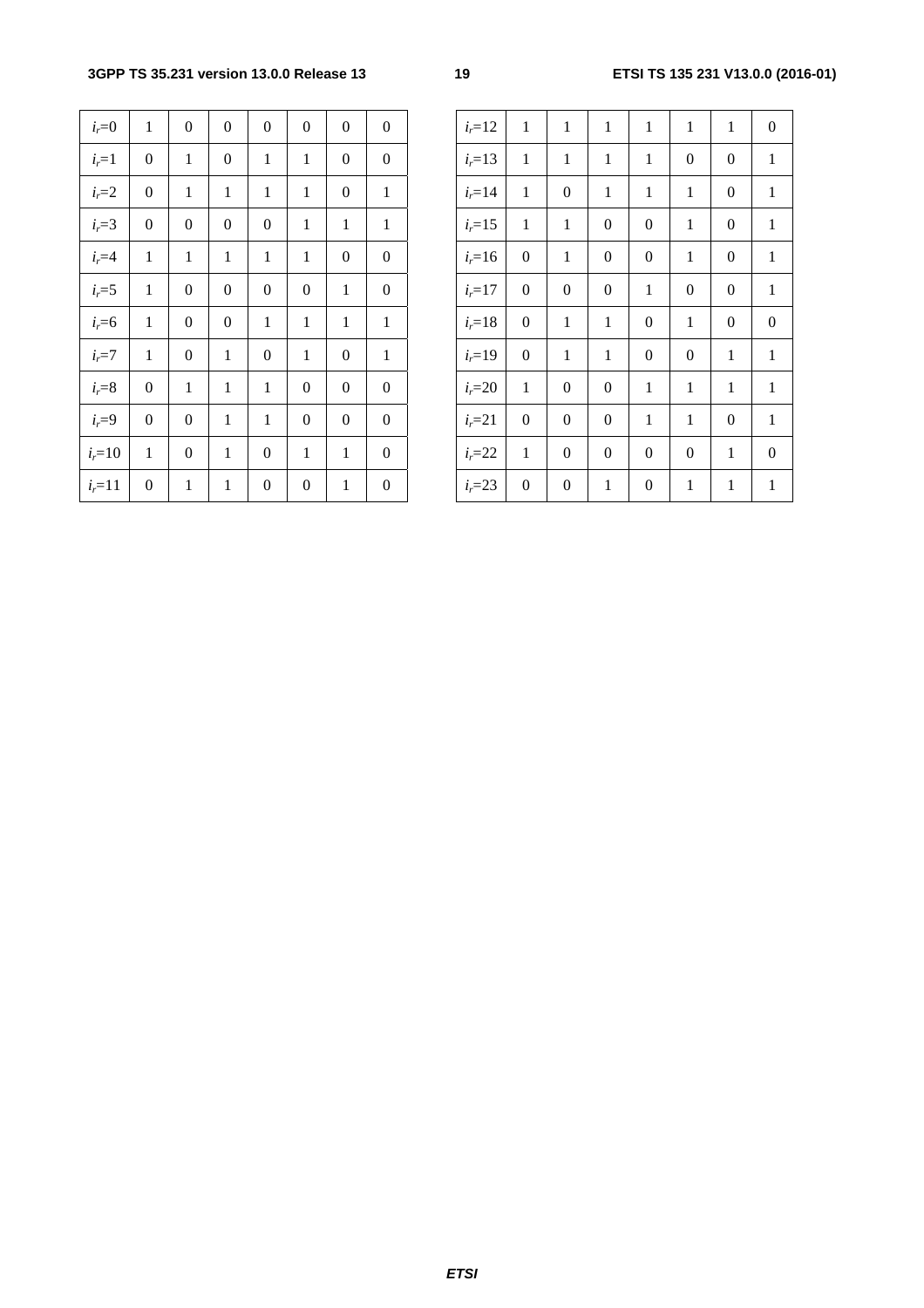### Annex D (informative): Example source code for Tuak (ANSI C)

Tuak is built on top of the Keccak function, as described in annex C. In the following example code, a Tuak configuration is defined as a set of global variables, so that these can be initialized or modified at run-time, and there is no need to fix them in the code as static constants. The read/write data to the Keccak state, including the padding, will depend on the Keccak state representation. Included in this example are 8-bit, 32-bit and 64-bit implementations of the Keccak function, each having a different representation of the state.

The Tuak f-functions do similar calculations in their core, therefore, it was possible to combine most of the computations in one function called TUAK\_Main(). Lengths are given in bytes, rather than bits, in order to support 8 bit environments (e.g., length=256 does not fit in type uint8). All the example codes are endianness-free, i.e. can be used on both big and little endian machines.

```
/* This code may be freely used or adapted. 
    This implementation of TUAK is endianness-free. 
    It supports 64-bit, 32-bit and 8-bit environments. 
*/ 
/* --------------------------------------------------------------------- 
    Constants, typedefs, macros, compilation settings 
 --------------------------------------------------------------------- 
*/ 
/* This macro selects Keccak_f implementation instance – 8/32/64-bit version */ 
#define KECCAK VERSION BITS 32
/* Depending on the version of Keccak we do: 
    - map KECCAK_F macro to relevant Keccak_f (8/32/64-bit) instance 
    - declare Keccak"s state INOUT[] as global, for simplicity 
    - define method for TUAK padding TUAK_ADD_PADDING() 
*/ 
#if KECCAK VERSION BITS==64
    static uint64 INOUT[25]; /* state to Keccak f for 64-bit version */
    extern void Keccak f 64(uint64 *s);
# define KECCAK_F Keccak_f_64 
    define TUAK ADD PADDING() \overline{a} INOUT[12] = 0x1FULL, INOUT[16] = (0x01ULL<<63)
#elif KECCAK_VERSION_BITS==32 
    static uint32 INOUT[50]; /* state to Keccak f for 32-bit version */extern void Keccak f 32(uint32 *s);
# define KECCAK_F Keccak_f_32 
   \text{define TUAK}\_\text{ADD}\_\text{PADDING}() \overline{\phantom{0}} \overline{\phantom{0}} \overline{\phantom{0}} \overline{\phantom{0}} \overline{\phantom{0}} \overline{\phantom{0}} \overline{\phantom{0}} \overline{\phantom{0}} \overline{\phantom{0}} \overline{\phantom{0}} \overline{\phantom{0}} \overline{\phantom{0}} \overline{\phantom{0}} \overline{\phantom{0}} \overline{\phantom{0}} \overline{\phantom{0}} \overline#elif KECCAK_VERSION_BITS==8 
                         INOUT[200]; /* state to Keccak f for 8-bit version */static units \overline{\text{INOUT}[200]}}; /* state<br>extern void Keccak_f_8(uint8 s[200]);
# define KECCAK_F Keccak_f_8 
# define TUAK_ADD_PADDING() T INOUT[96] = 0x1F, INOUT[135] = 0x80
#else
# error The requested version of Keccak f is not implemented!
#endif
static const uint8 ALGONAME[] = "TUAK1.0"; 
void TUAK ComputeTOPC(uint8*, uint8*);
/* --------------------------------------------------------------------- 
    TUAK Instance Configuration 
    if dynamic => can be set/modified on run-time 
    if constants => fixed instance of the algorithm 
    --------------------------------------------------------------------- 
*/ 
uint8 TOP[32]; \qquad /* Operator's Configuration */<br>uint8 KEY sz = 16; /* = 16/32 bytes
uint8 KEY sz = 16; /* = 16/32 bytes */
uint8 RES sz = 8; /* = 4/8/16/32 bytes */
uint8 CK sz = 32; /* = 16/32 bytes */
uint8 IK sz = 32; /* = 16/32 bytes */
uint8 MAC sz = 16; /* = 8/16/32 bytes */
uint8 KeccakIterations = 1; /* >=1, number of Keccak f iterations */
                      /* --------------------------------------------------------------------- 
   PUSH_DATA / PULL_DATA, TUAK_Main()
```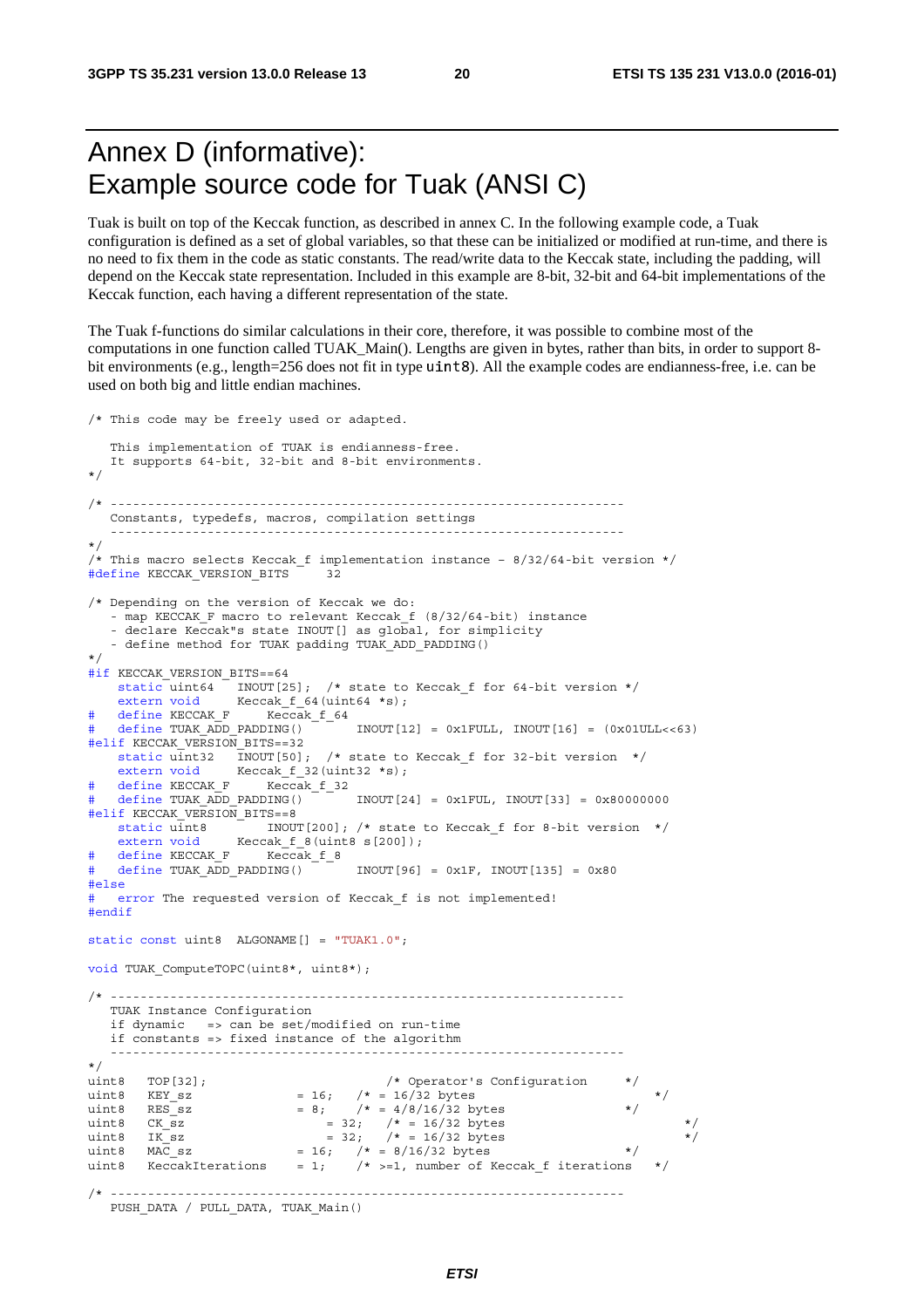```
 --------------------------------------------------------------------- 
*/ 
void PUSH DATA(const uint8 * data, uint8 n, uint8 location)
\{ while (n-1)#if KECCAK VERSION BITS==64
       INOUT[location>>3] | = ((uint64)data[n]) << ((location++ & 7)<<3);
#elif KECCAK_VERSION_BITS==32 
       INOUT[location>>2] |= ((uint32)data[n]) << ((location++ & 3) <<3);
#elif KECCAK_VERSION_BITS==8 
       INOUT [location++] = data[n]; /* Note: reversed order of bytes */
#endif
} 
void PULL DATA(uint8 * data, uint8 n, uint8 location)
\{ while (n-1)#if KECCAK VERSION BITS==64
       data[n] = \overline{(uint8)(INOUT[location>>3] >> ((location++ & 7)<<3));
#elif KECCAK_VERSION_BITS==32 
       data[n] = (uint8)(INOUT[location>>2] >> ((location++ & 3) <<3));#elif KECCAK_VERSION_BITS==8 
       \overline{a}[n] = INOUT [location++]; /* Note: reversed order of bytes */
#endif
} 
/* Universal function used by TUAK API functions */ 
void TUAK Main ( uint8 instance, \frac{1}{10} /* in, uint8 */
uint8 *rand, /* in, uint8[16] *uint8 *amf, \qquad /* in, uint8[2] \qquad */
uint8 *sqn, \frac{1}{2} /* in, uint8 [6] \frac{1}{2} /
uint8 *key \qquad \qquad /* in, uint8[16/32] \qquad \qquad */
){ uint8 i, TOPC[32]; 
TUAK ComputeTOPC(key, TOPC); \frac{1}{2} /* compute TOPC */
 memset((uint8*)INOUT , 0, 200); /* clean INOUT */ 
PUSH DATA(TOPC , 32, 0); /* TOPC */PUSH DATA(&instance , 1 , 32); \frac{1}{1} , 120); \frac{1}{1} \frac{1}{2} \frac{1}{2} \frac{1}{2} \frac{1}{2} \frac{1}{2} \frac{1}{2} \frac{1}{2} \frac{1}{2} \frac{1}{2} \frac{1}{2} \frac{1}{2} \frac{1}{2} \frac{1}{2} \frac{1}{2} \frac{1}{2} \frac{1}{2} \PUSH DATA(ALGONAME , 7, 33); /* ALGONAME */
PUSH DATA(rand , 16, 40); /* RAND */if(amf) PUSH_DATA(amf, 2, 56); / /* AMF, if !=NULL */
    if(sqn) PUSH_DATA(sqn, 6 , 58); / * SQN , if !=NULL */
PUSH DATA(key, (instance & 1)?32:16, 64); /* KEY-128/256 bits */
    TUAK_ADD_PADDING(); /* Padding bits 768-1087 */ 
   for(i=0; i<KeccakIterations; ++i) 
     KECCAK_F(INOUT); 
} 
/* --------------------------------------------------------------------- 
   TUAK API Definition 
    --------------------------------------------------------------------- 
*/ 
void TUAK ComputeTOPC( uint8 *key, \frac{1}{2} /* in, uint8[16/32] */
                                   uint8 *TOPC /* out, uint8[32] */
 ) 
{ uint8 i, inst = KEY sz>>5;
   memset(INOUT, 0, 200);
PUSH_DATA(TOP \begin{array}{ccc} , & 32, & 0 \\ , & \end{array} ); \begin{array}{ccc} \end{array} \begin{array}{ccc} \end{array} \begin{array}{ccc} \end{array} \begin{array}{ccc} \end{array} \begin{array}{ccc} \end{array}PUSH DATA(&inst , 1, 32); / /* INSTANCE for TOPC */ PUSH_DATA(ALGONAME , 7 , 33); /* ALGONAME */ 
   \frac{1}{2}DATA(key , KEY_sz, 64);<br>TUAK ADD PADDING();
                                                        /* Padding bits 768-1087
    for(i=0; i<KeccakIterations; ++i) 
      KECCAK F(INOUT);
   PULL DATA(TOPC, 32, 0); \frac{1}{4} get the result \frac{1}{4}} 
void TUAK_f1 ( uint8 *key, \begin{array}{ccc} \n\text{void TUAK_f1} & \text{( } \text{uint8 } * \text{key}, & \text{/* in, } \text{uint8}[\text{KEY\_sz}] & \n\text{ } & \text{uint8 } * \text{rand}, & \text{/* in, } \text{uint8}[16] \\
\text{ } & \text{uint8 } * \text{agn}, & \text{/* in, } \text{uint8}[6] \\
\text{ } & \text{uint8 } * \text{mar}, & \text{/* in, } \text{uint8}[2] \\
\text{ } & \text{uint8 } * \text{mac} & \text{/* out, } \text{uint8uint8 *rand, /* in, uint8[16] */
uint8 *sqn, \hspace{1cm} /* in, uint8[6] * /
uint8 \staramf, \starin, uint8[2] \star/
                                                            /* out, uint8 [MAC\_sz]) and the contract of \mathcal{L}{ TUAK Main( (KEY sz>>5) | MAC sz, rand, amf, sqn, key);
   PULL DATA(mac, MAC sz, 0);
```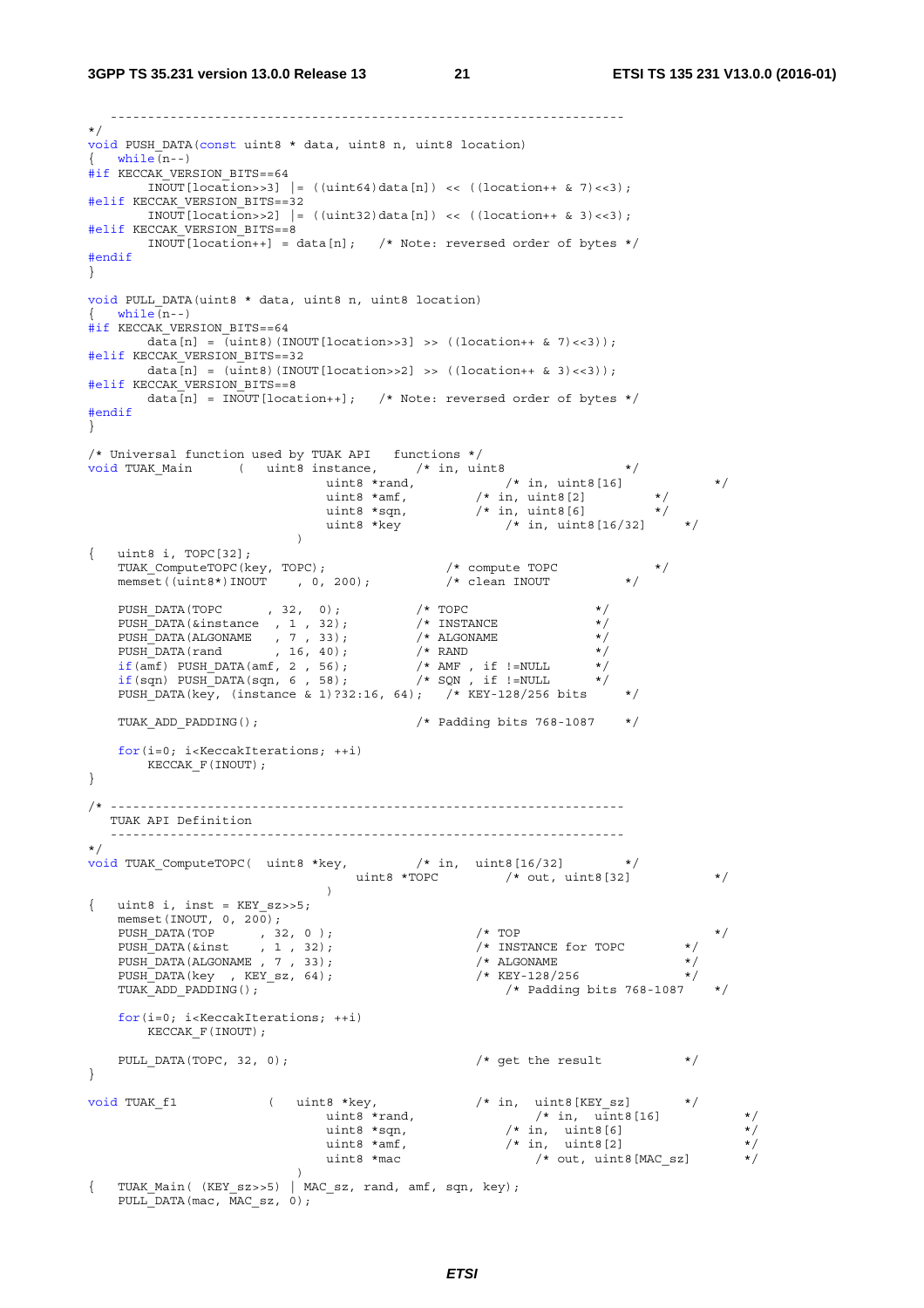}

```
void TUAK f2345 ( uint8 *key, \hspace{1cm} /* in, uint8[KEY_sz] */
uint8 *rand, \vert /* in, uint8[16] \vert */
uint8 *res, \overline{\phantom{a}} /* out, uint8 [RES sz] \overline{\phantom{a}} */
uint8 *ck, /* out, uint8[CKsz] */uint8 *ik, /* out, with (ik) (ik) (ik) (ik) (ik) (ik) (ik) (ik) (ik) (ik) (ik) (ik) (ik) (ik) (ik) (ik) (ik) (ik) (ik) (ik) (ik) (ik) (ik) (ik) (ik) (ik) (ik) (ik) (ik) (ik) (ik) (ik) (ik) uint8 *ak \qquad /* out, uint8[6] \qquad */
)\{ TUAK Main( (KEY sz>>5) | ((IK sz>>4)&0x02) | ((CK sz>>3)&0x04)
 | (RES_Sz&0x38) | 0x40, rand, 0, 0, key);
   PULL_DATA(res, RES_sz, 0 ); 
  PULL_DATA(ck, CK_sz, 32);
PULL DATA(ik , IK sz , 64);
PULL DATA(ak, 6, 96);
} 
void TUAK f1s ( uint8 *key, \hspace{1cm} /* in, uint8[KEY sz] */
uint8 *rand, \hspace{1.6cm} /* in, uint8[16] */
uint8 \starsqn, \frac{1}{2} \star \frac{1}{2} \star \frac{1}{2} \star \frac{1}{2} \star \star \frac{1}{2} \star \star \frac{1}{2} \star \staruint8 \star amf, \star in, uint8[2] \star/
uint8 *mac / * out, uint8[MAC_sz] */ ) 
{ TUAK Main( (KEY sz>>5) | MAC sz | 0x80, rand, amf, sqn, key);
  PULL_DATA(mac, MAC_sz, 0);
} 
void TUAK f5s ( uint8 *key, \frac{1}{10} /* in, uint8[KEY sz] */
uint8 *rand, \hspace{1.6cm} /* in, uint8[16] */
uint8 *ak \star/ \star out, uint8[6] \star/){ TUAK_Main( (KEY_sz>>5) | 0xc0, rand, 0, 0, key); 
  PULL DATA(ak, 6, 96);
}
```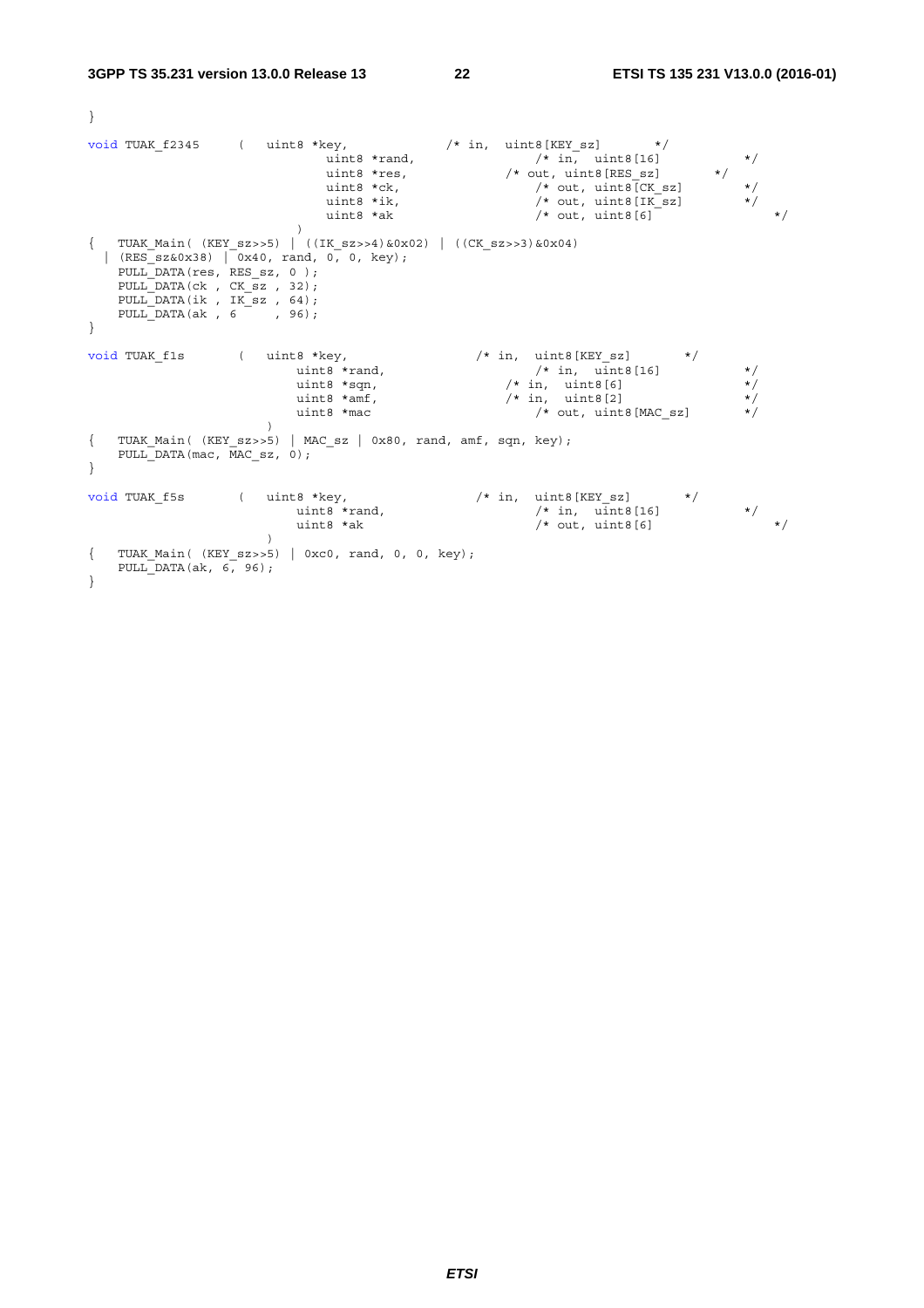### Annex E (informative): Example source code for Keccak (ANSI C)

#### **Comments to the example code for a 64-bit implementation of Keccak**

This 64-bit implementation of the Keccak permutation follows the specification in annex C. It has 24 rounds of 5 basic steps in the order Theta, Rho, Pi, Chi, Iota. The state of Keccak is 1600 bits, represented as 25 blocks of 64 bits each (uint64 s[25]). Such a block is referred to as a "lane" in the Keccak reference specification [3].

In the example code, bit n=0..1599 of Keccak state is mapped to the state representation array as:

bit(n) = (s[n/64]>>(n%64))&1. The mapping between s[w] and a[x][y][z] is: a[x][y][z] = (s[5y+x]>>z)&1, for any triple x, y=0..4, z=0..63 (and  $w=5y+x$ ).

An efficient way to implement Keccak is to code it as an update function. For the purpose of efficiency, there are three pre-computed constant tables Rho[25], Pi[25], Iota[24] (74 bytes in total). Run-time requires 43+sizeof(uint64\*) bytes of stack, excluding possible alignment of input arguments.

In the Theta function, it is necessary to perform the following computation:

 $\theta$  :  $a[x][y][z] \leftarrow a[x][y][z] + \sum_{y=0}^{4} a[x-1][y'][z] + \sum_{y=0}^{4} a[x+1][y'][z-1].$ 

To do this, first compute 5 sums  $\Sigma^4_{y=0} a[x][y][z]$  for each x=0..4 (and all z=0..63) and store them in five temporary 64-<br>bit variables (uint64 t[5]). Such an operation as  $a[x][y][z] \leftarrow a[x][y][z-1]$  is just a rotation of the bit variables (uint64 t[5]). Such an operation as  $a[x][y][z] \in a[x][y][z-1]$  is just a rotation of the corresponding 64bit value of s by 1 to the left, and a[x][y][z]  $\leq a[x'[[y'][z] ]$  is a corresponding assignment s[w] $\leq s[w']$ . This way, in the second loop of Theta, run over y=0..4 and update 25 words of s based on pre-computed temporary sums.

The Rho function is just a circular rotation of bits for each of 64-bit words individually of the state s[25]. The number of bits a word  $s[n]$  is to be rotated by is Rho $[n]$ .

The Pi function is a full-cycle permutation of 24 words of s, excluding s[0]. To avoid duplicating the state for this operation, remember the first word in the permutation chain s[1] somewhere in a temporary variable T, then perform  $s[1] \leftarrow s[Pi[1]]$ , where the value Pi[1] is the index of the word that has to go to s[1]. In the next step, assign  $s[Pi[1]]\leq s[Pi[Pi[1]]]$ , and so on. After 23 such steps the permutation is almost complete, except that the saved value should be located to the last referenced place  $s[Pi^23[1]] \leftarrow T$ .

In the Chi function, reuse 5 temporary 64-bit words to compute somewhat mixed Boolean expressions; the function is straightforward to implement.

The Iota function updates 7 bits indexed by 0, 1, 3, 7, 15, 31, 63, of only one word s[0], by XORing them with some constant values that depend on the current round index  $(r=0..23)$ . Each cell of the pre-computed constant table Iota[24] encodes those 7 bits in one byte (uint8) in the following way.

Bits related to indices 0, 1, 3, 7 stay in their correct place of the byte Iota[r]. Bits related to indices 15, 31, 63 are mapped to bits 4, 5, 6 of the byte Iota[r], correspondingly. When XORing, the lower bits 0-7 appear well mapped (Iota[round]&0x8B), and the upper bits 31-63 are received by the relevant three shifts of that byte to the left to certain positions (note, the byte  $Iota[r]$  is first converted to uint64). It is also possible to OR all the shifts first, and then to mask those 7 bits before XORing the result to s[0]. This trick is possible since ORing does not overlap those 7 bits, but the result of ORing will, however, interfere some of the other 57 bits, and by the final masking with the constant 0x800000008000808BULL, remove that unwanted influence.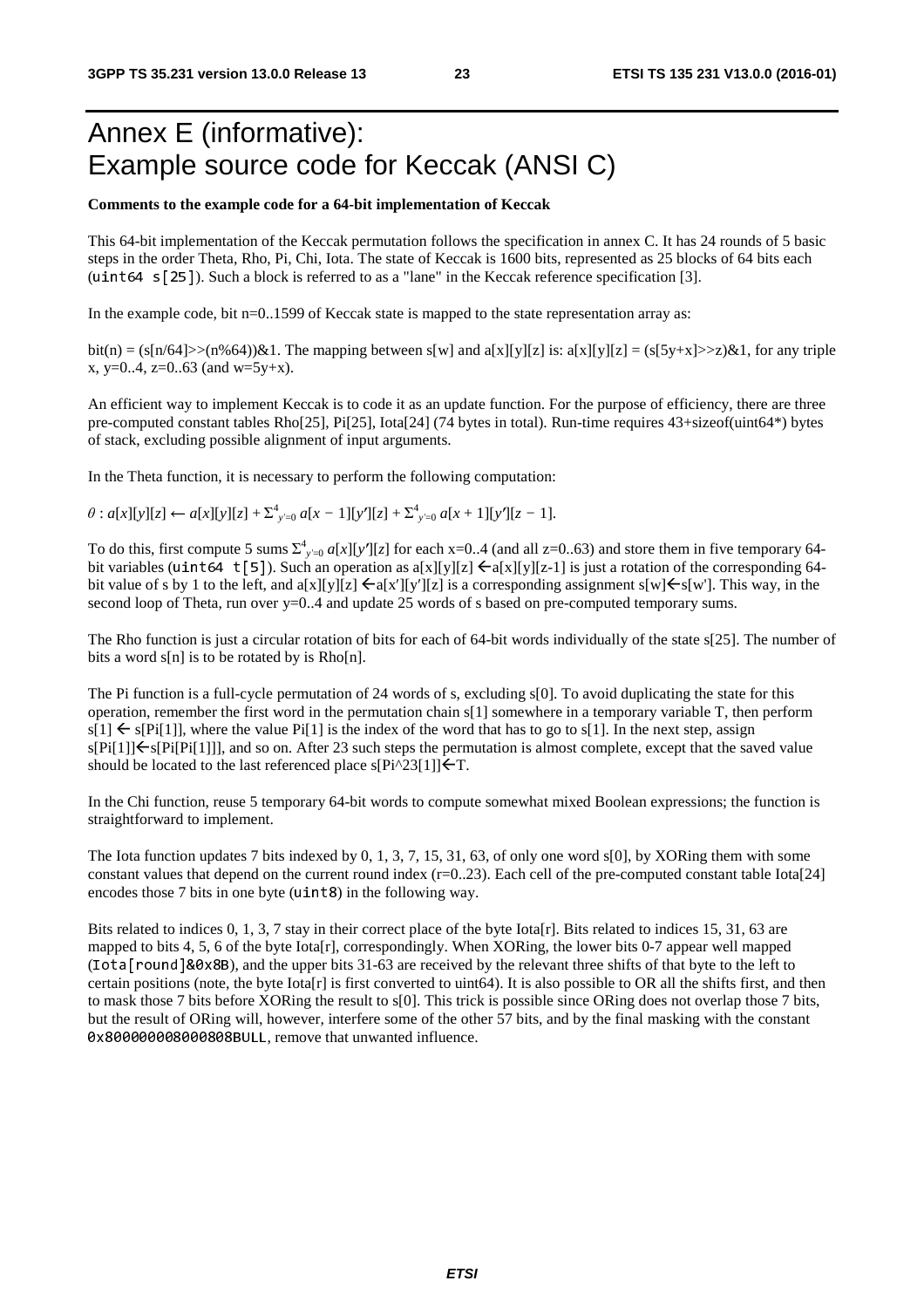#### **Comments to the example code for an 8-bit implementation of Keccak**

The 8-bit implementation of Keccak is basically a step-by-step refactored version of the 64-bit version. The state of Keccak is now represented as 200 bytes of 8 bits each (uint  $8 \times 200$ ). Each block of 8 bytes is a mapping of a relevant 64-bit word in the 64-bit version. The Keccak state is mapped to the state representation array as: bit(n) =  $(s[n/8] \gg (n\%8)) \& 1$ , for n=0..1599.

A 64-bit word (that is now represented as 8 bytes) can be rotated by 1-7 bits easily –just save the first byte of the 8-byte block, then shift and propagate 1-7 bits from one byte to the next, and, finally, complete the operation at the end by using the saved byte.

However, in the Rho function, the rotation parameter - *r* bits - can be any value in the range 1..63. Then perform the following technique. Split *r* as  $r=8+A+B$ , where A is the number of full bytes of a 64-bit word to be rotated, and B is the remaining number of bits of the rotation value *r*. In the first loop, rotate an 8-byte block of s by A bytes, and store the result in some other temporary 8-byte block (in  $\tau[0..7]$ ). In the second step. copy that temporary block  $\tau[0..7]$ back to the relevant location of the state s, and, in parallel, perform the rotation of the block by B bits in the way mentioned earlier.

#### **Comments to the example code for a 32-bit implementation of Keccak**

The 32-bit implementation of Keccak is yet another step-by-step refactoring of the 64-bit version. The state of Keccak is represented as uint32[50], where each two 32-bit consecutive words are mapped to one 64-bit word. i.e., state64[k] = (state32[2\*k+1] <  $32$ ] | state32[2\*k], for k=0..24.

In the Rho function, every such pair of 32-bit words  $(A; B)$ , where A=state32[2\*k] and B=state32[2\*k+1], for some k=0..24, needs to be rotated by n=0..63 bits. The resulting pair will be  $(A; B') = (A < n | B > (32-n); B < n | A > (32-n)$ n)), if n<32. In case n>=32 then take n%32 as the shifting parameter for each of the 32-bit words, and the resulting A' and B' are swapped. The refactoring of other functions is straightforward.

```
/* This code may be freely used or adapted. 
*/ 
typedef unsigned char uint8;
typedef unsigned long uint32;
typedef unsigned long long uint64; 
const uint8 Rho[25] = {0,1,62,28,27,36,44,6,55,20,3,10,43,25,39,41,45,
   15,21,8,18,2,61,56,14}; 
const uint8 Pi[25] = \{0, 6, 12, 18, 24, 3, 9, 10, 16, 22, 1, 7, 13, 19, 20, 4, 5, 11, 17, 23,2,8,14,15,21}; 
const uint8 Iota[24] = \{1,146,218,112,155,33,241,89,138,136,57,42,187,203, 217,83,82,192,26,106,241,208,33,120}; 
#define ROTATE64(value, n) \ 
((((uint64)(value)) \ll (n)) | ((uint64)(value)) \gg (64-(n))))/* --------------------------------------------------------------------- 
   64-bit version of Keccak_f(1600) 
    --------------------------------------------------------------------- 
*/ 
void Keccak f 64(uint64 *s)
{ uint64 \overline{t}[5];
    uint8 i, j, round; 
   for(round=0; round<24; ++round) 
     { /* Theta function */ 
        for(i=0; i<5; +i)
           t[i] = s[i] ^ s[5+i] ^ s[10+i] ^ s[15+i] ^ s[20+i];
for(i=0; i<5; ++i, s+=5)\{ s[0] ^= t[4] ^ ROTATE64(t[1], 1);
s[1] ^= t[0] ^ ROTATE64(t[2], 1);
           s[2] \sim t[1] \sim ROTATE64(t[3], 1);
            s[3] ^= t[2] ^ ROTATE64(t[4], 1);
            s[4] \sim t[3] \sim ROTATE64(t[0], 1);
 } 
        \frac{1}{5} -= 25;
```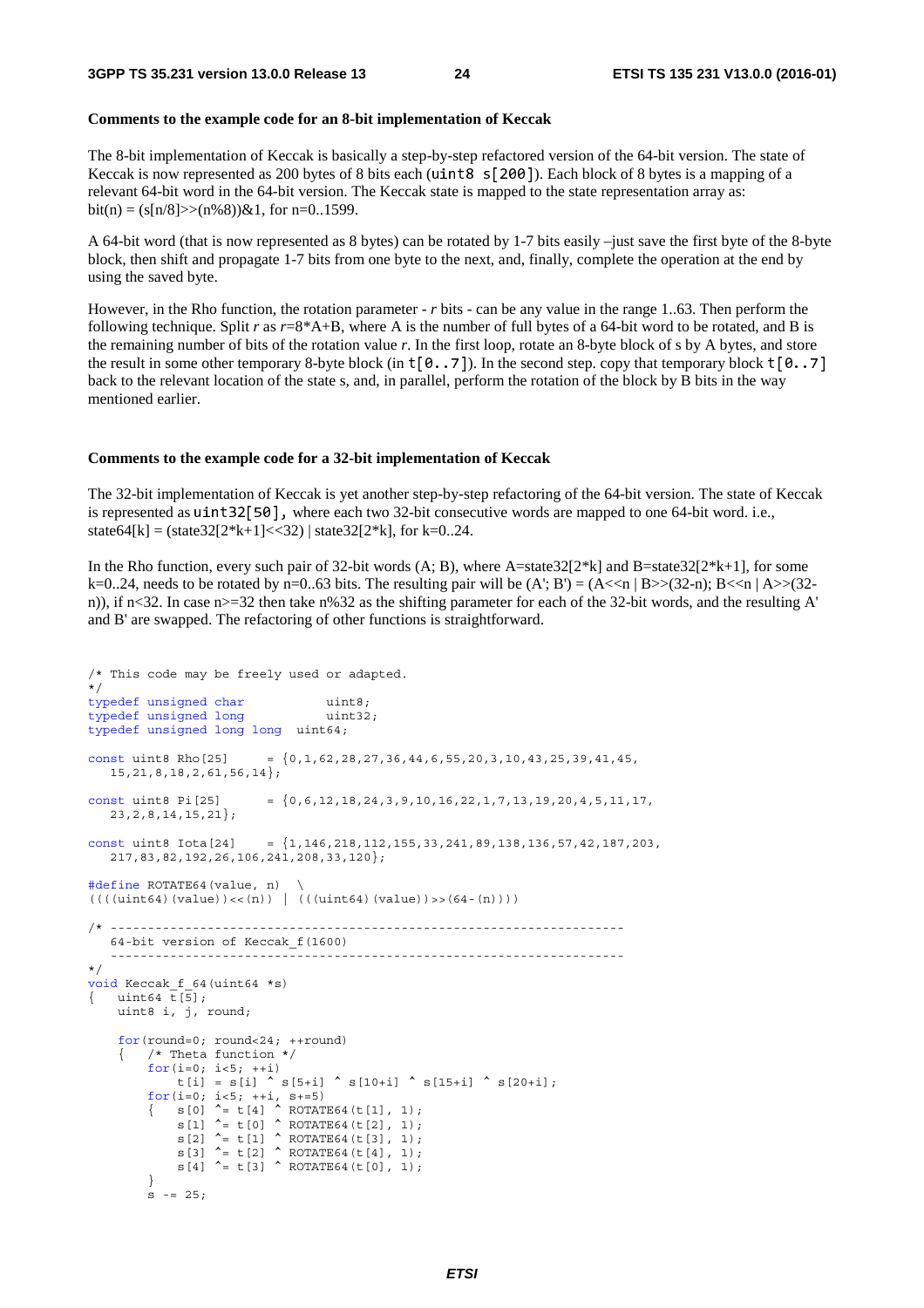/\* Rho function \*/

}

```
for(i=1; i<25; ++i)s[i] = ROTATE64(s[i], Rho[i]); /* Pi function */ 
        for(t[1] = s[i=1]; (j=Pi[i]) > 1; s[i]=s[j], i=j);
        s[i] = t[1]; /* Chi function */ 
        for(i=0; i<5; ++i, s += 5)\left\{ \begin{array}{rcl} t[0] = (-s[1]) & \& s[2]; \end{array} \right.t[1] = (-s[2]) \& s[3];t[2] = (-s[3]) & s[4];
            t[3] = (-s[4]) & s[0];
             t[4] = (-s[0]) \& s[1];for(j=0; j<5; ++j) s[j] ^= t[j];
 } 
        s = 25;
         /* Iota function */ 
        t[0] = \text{Iota}[\text{round}];
        *s ^= (t[0] | (t[0]<<11) | (t[0]<<26) | (t[0]<<57))
& 0x800000008000808BULL; /* set & mask bits 0,1,3,7,15,31,63 */ 
    } 
/* --------------------------------------------------------------------- 
    8-bit version of Keccak_f(1600) 
   --------------------------------------------------------------------- 
*/ 
void Keccak f 8(uint8 s[200])
{ uint8 t[40], i, j, k, round;
    for(round=0; round<24; ++round) 
     { /* Theta function */ 
for(i=0; i<40; ++i)
 t[i]=s[i]^s[40+i]^s[80+i]^s[120+i]^s[160+i]; 
        for(i=0; i<200; i+=8)for(j = (i+32) %40, k=0; k<8; ++k)
                s[i+k] \uparrow t[j+k];
        for(i=0; i<40; t[i] = (t[i] <<1)|j, i+=8)
            for(j = t[i+7]>7, k=7; k; -i=k)
                t[i+k] = (t[i+k] << 1) | (t[i+k-1] >> 7);for(i=0; i<200; i+=8)for(j = (i+8) %40, k=0; k<8; ++k)
                 s[i+k] \sim t[j+k];
          /* Rho function */ 
        for(i=8; i<200; i+=8)
         { for(j = Rho[i>>3]>3, k=0; k<8; ++k) /* j:=bytes to shift, s->t */
                t[(k+j) & 7] = s[i+k];f(x+y)/x' = s(1+k);<br>f(x) = Rho[i>>3]\&7, k=7; k; --k /* j:=bits to shift, t->s */
                 s[i+k] = (t[k]<1 | (t[k-1]>>(8-i));
             s[i] = (t[0]<1 | (t[7]>(8-i));
         } 
         /* Pi function */ 
for(k=8; k<16; ++k) t[k] = s[k]; /* =memcpy(t+8, s+8, 8) */
for(i=1; (j=Pi[i]) > 1; i=j)for (k=0; k<8; ++k /* =memcpy (s+(i<<3), s+(j<<3), 8) */
        s[(i<<3) | k] = s[(j<<3) | k];<br>for (k=0; k<8; ++k)/* = \text{memory}(s + (i < 3), t + 8, 8) */
            s[(i\ll 3)[k] = t[k+8]; /* Chi function */ 
         for(i=0; i<200; i+=40)
         \{ for (j=0; j<40; ++j)t[j] = (-s[i+(j+8) * 40]) & s[i+(j+16) * 40];
             for(j=0; j<40; ++j) s[i+j]<sup>\sim</sup>=t[j];
         } 
         /* Iota function */ 
        k = Iota [round];
        s[0] ^= k & 0x8B; <br>
s[1] ^= (k<<3) &0x80; <br>
s[3] ^= (k<<3) &0x80; <br>
/* bit 15 */<br>
s[3] ^= (k<<2) &0x80; <br>
/* bit 31 */<br>
s[7] ^= (k<<1) &0x80; <br>
/* bit 31 */<br>
bit 63 */
        s[1] \sim (k<<3) \&0x80; s[3] ^= (k<<2)&0x80; /* bit 31 */ 
        s[7] \uparrow (k<<1) &0x80;
```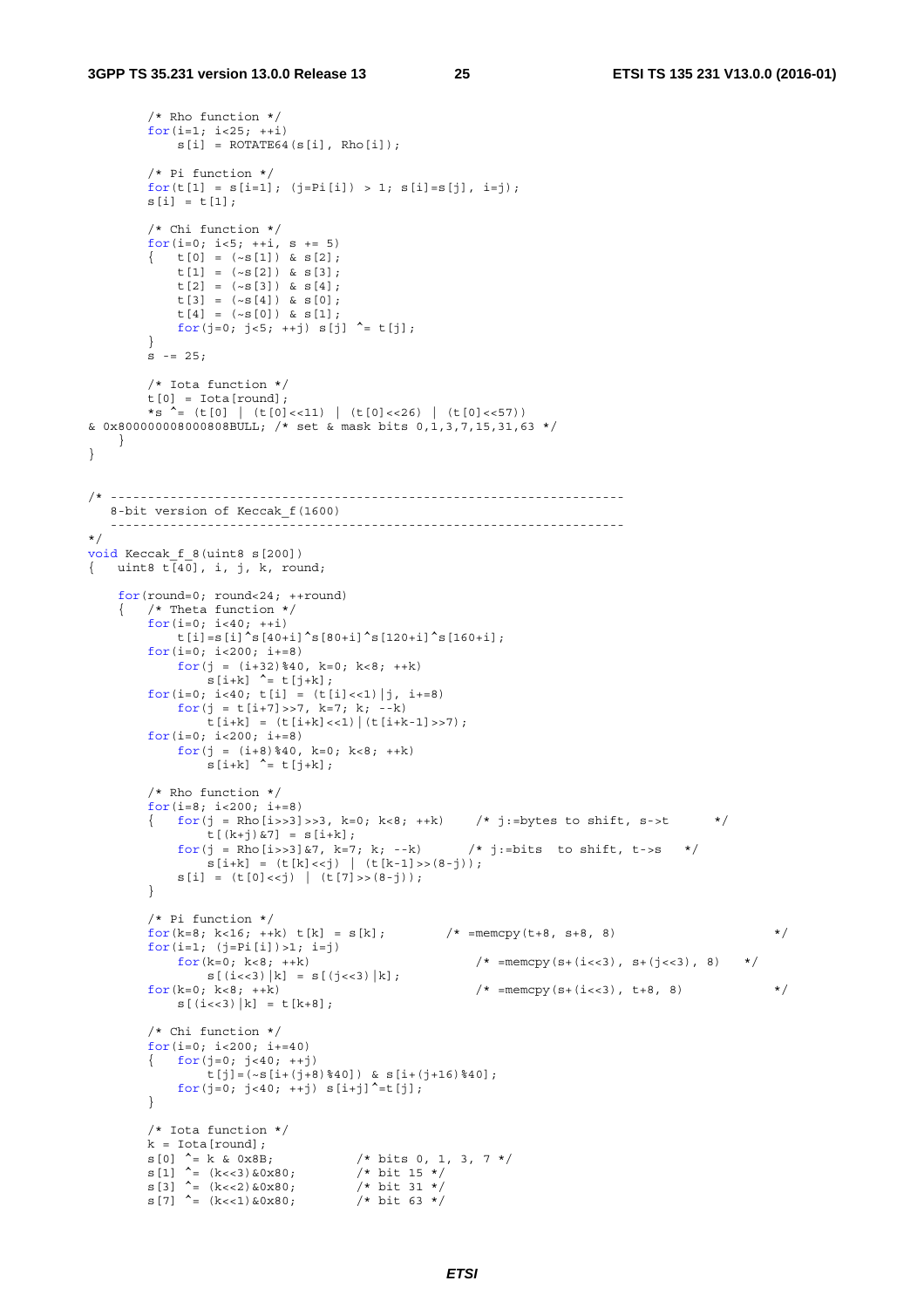Ĩ.

```
 } 
} 
/* --------------------------------------------------------------------- 
   32-bit version of Keccak_f(1600) 
    --------------------------------------------------------------------- 
*/ 
void Keccak_f_32(uint32 *s) 
{ uint32 \overline{t} [10];
    uint8 i, j, round, k; 
   for(round=0; round<24; ++round) 
    { /* Theta function */ 
for(i=0; i<10; ++i)
t[i] = s[i] ^ s[10+i] ^ s[20+i] ^ s[30+i] ^ s[40+i];
       for(i=0; i<5; +i)
           for(j=8, k=2; ; j%=10, k=(k+2)%10)
\{ *_{S++} \stackrel{\star}{=} t[j_{++}] \stackrel{\star}{\sim} ((t[k_{1}<1)] (t[k_{+1}]>31));*s++ ^= t[j++] ^ ((t[k+1]<<1)|(t[k]>>31));
              if(j == 8) break;
            } 
       s = 50; /* Rho function */ 
       for(i=2; i<50; i+=2)
       \{ k = Rho[i>>1] \& 0x1f;t[0] = (s[i+1] << k) | (s[i] >> (32-k));t[1] = (s[i] << k) | (s[i+1] >> (32-k));k = Rho[i>>1] >> 5;s[i] = t[1-k], s[i+1] = t[k]; } 
        /* Pi function */ 
       \texttt{for(i=2, t[0]=s[2], t[1]=s[3]; (j=(Pi[i>>1]<-1))>2; i=j)}s[i]=s[j], s[i+1]=s[j+1];s[i]=t[0], \quad s[i+1]=t[1]; /* Chi function */ 
       for(i=0; i<5; ++i, s+=10){ for(j=0; j<10; ++j)t[j] = (-s[(j+2) * 10]) & s[(j+4) * 10];
for(j=0; j<10; ++j)s[j] \hat{i} = t[j];
        } 
       s = 50; /* Iota function */ 
t[0] = Iota[round]; s[0] ^= (t[0] | (t[0]<<11) | (t[0]<<26)) & 0x8000808B; 
       s[1] \sim (t[0]<125) & 0x80000000;
    } 
}
```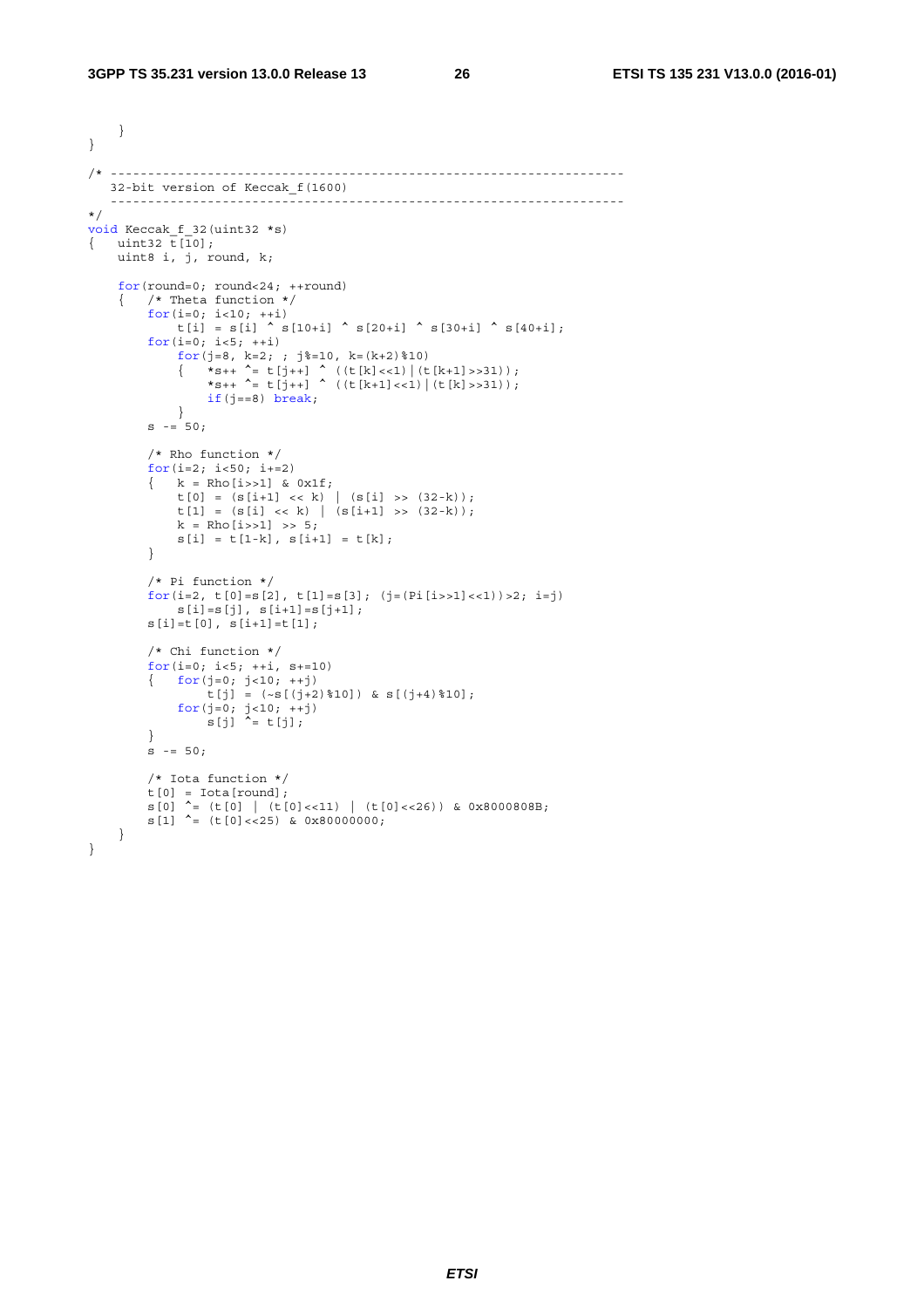### Annex F (informative): Change history

|              | <b>Change history</b> |                 |           |            |                                                                       |            |            |  |  |  |
|--------------|-----------------------|-----------------|-----------|------------|-----------------------------------------------------------------------|------------|------------|--|--|--|
| <b>Date</b>  | TSG#                  | <b>TSG Doc.</b> | <b>CR</b> | <b>Rev</b> | Subject/Comment                                                       | <b>Old</b> | <b>New</b> |  |  |  |
| Dec<br>2013  |                       |                 |           |            | Version after approval                                                | 1.1.0      | 12.0.0     |  |  |  |
| Dec<br>2013  |                       |                 |           |            | Update in Introduction with the spec numbers                          | 12.0.0     | 12.0.1     |  |  |  |
| Sep-<br>2014 | $SP-64$               | $SP-$<br>140316 | 001       | 2          | Overall editorial modification to the Tuak<br>specification TS 35.231 | 12.0.1     | 12.1.0     |  |  |  |
| 2016-01      |                       |                 |           |            | Update to Rel-13 version (MCC)                                        | 12.1.0     | 13.0.0     |  |  |  |